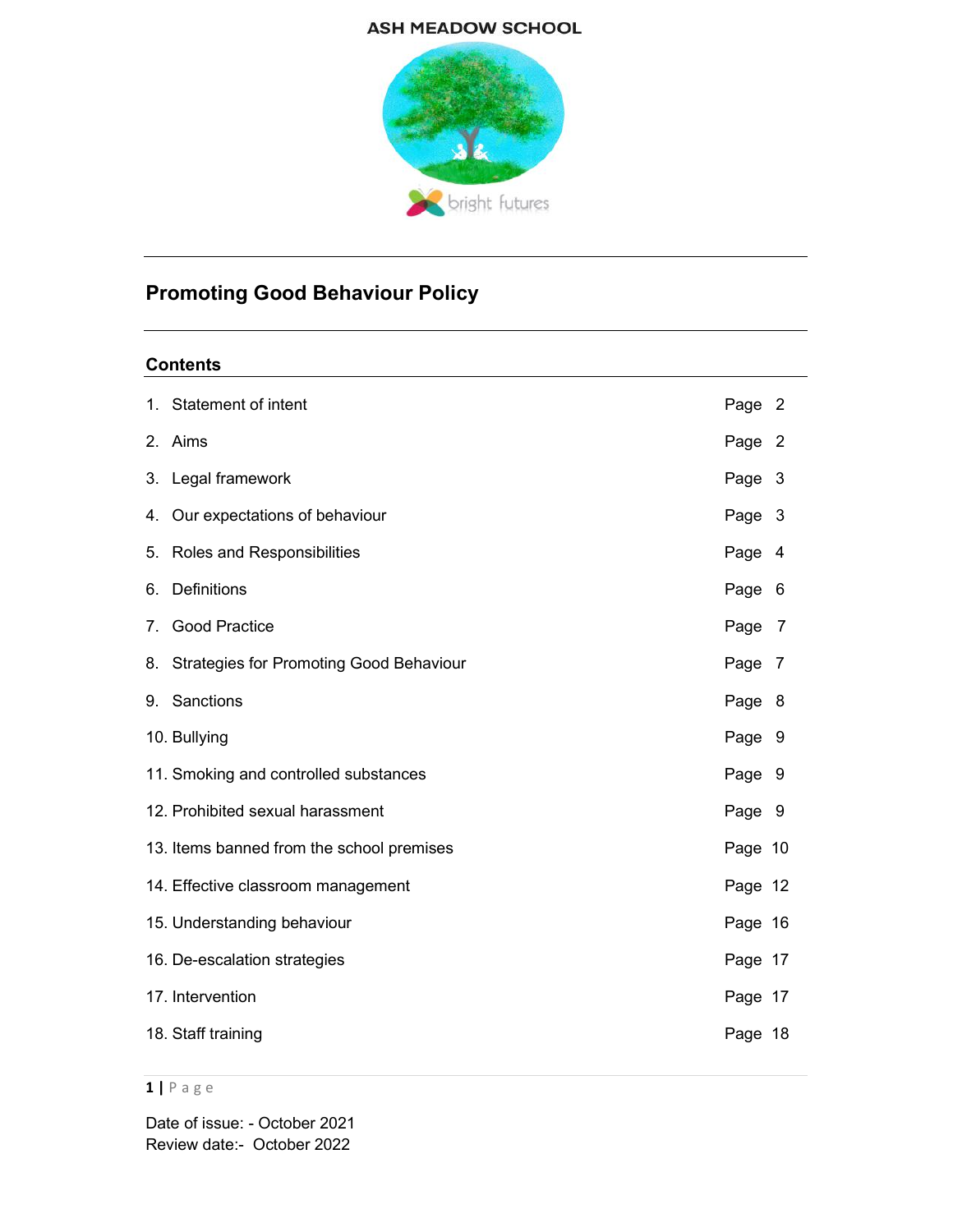# 20. APPENDICES

| Behavioural management during the coronavirus Pandemic |                                                         | Page    | 20  |
|--------------------------------------------------------|---------------------------------------------------------|---------|-----|
| 1.                                                     | Statement of intent                                     | Page    | 20  |
| 2.                                                     | Enforcing new rules                                     | Page 20 |     |
| 3.                                                     | Attendance                                              | Page 20 |     |
| 4.                                                     | Arrival and departure                                   | Page 21 |     |
| 5.                                                     | Hygiene and infection control                           | Page 21 |     |
| 6.                                                     | Social distancing                                       | Page 22 |     |
|                                                        | In the dining room                                      | Page 23 |     |
|                                                        | 2 <sub>1</sub><br>During sports and exercise activities | Page 23 |     |
| 7.                                                     | Moving around the school                                | Page 24 |     |
| 8.                                                     | III health and infection                                | Page 24 |     |
| 9.                                                     | The school premises                                     | Page 24 |     |
| 10.                                                    | Breaktime and lunchtime arrangements                    | Page 24 |     |
| 11.                                                    | School uniform                                          | Page 25 |     |
| 12.                                                    | Managing the behaviour of remote learners               | Page 25 |     |
| 13.                                                    | Support for students                                    | Page    | -25 |
| 14.                                                    | Rewards and discipline                                  | Page    | -26 |
| 15.                                                    | Close contact behavioural management                    | Page 26 |     |
| 16.                                                    | Monitoring and review                                   | Page 27 |     |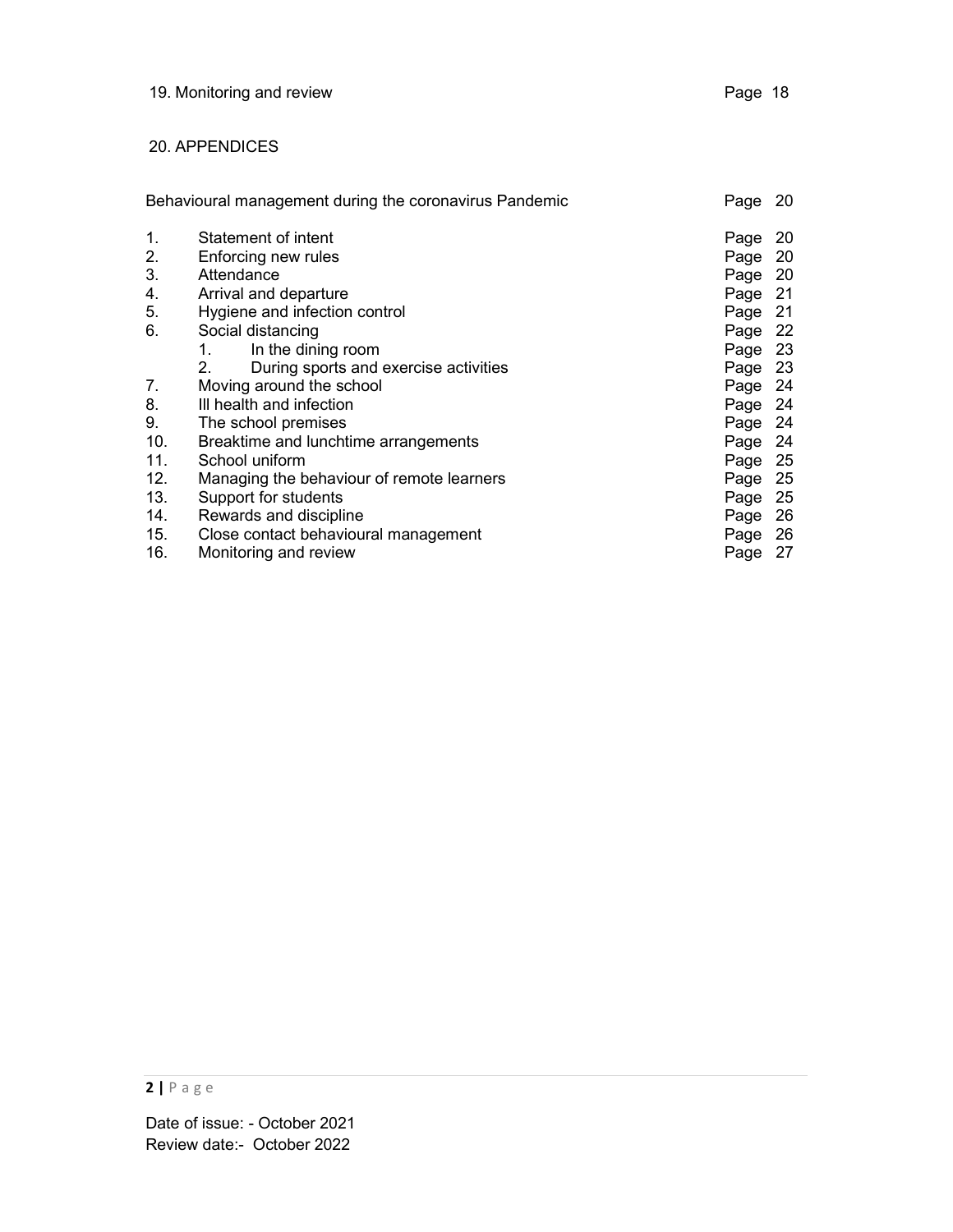# Statement of intent

Ash Meadow School is committed to providing an environment where all students and staff can feel safe, happy, accepted and integrated. It is important that an orderly framework should exist within which effective teaching and learning can take place. The school also holds an important position in the wider community, educating the young citizens of tomorrow in a way which will ensure that they take a positive and proactive role within their community. It is therefore important that the individual has a high self-esteem and confidence reflected through a good education, smart school uniform and working in a quality learning environment.

## Aims

The dedicated team at Ash Meadow School have a collective responsibility to:

- Promoting desired behaviour.
- Promoting self-esteem, self-discipline, proper regard for authority, and positive relationships based on mutual respect.
- Ensuring equality and fair treatment for all.
- Praising and rewarding good behaviour.
- Challenging and disciplining misbehaviour.
- Providing a safe environment, free from disruption, violence, discrimination, bullying and any form of harassment.
- Encouraging positive relationships with parents.
- Developing positive relationships with students to enable early intervention.
- A shared approach which involves students in the implementation of the school's policy and associated procedures.
- Promoting a culture of praise and encouragement in which all students can achieve.

To achieve the above we will:

- Work to create a positive learning environment within the school and ensure our approach to behaviour management is consistent, and understood by all the school staff, students and parents.
- Ensure all adults provide positive examples and attitudes.
- Ensure relationships with other adults and with students are fair, honest, polite, respectful and considerate.
- Teach, through the school curriculum, values and attitudes as well as knowledge and skills. This will promote responsible behaviour, encourage self- discipline and encourage in children a respect for themselves, for other people and for property.
- Make clear to children the distinction between minor and more serious behaviour and the range of consequences that will follow.
- Treat problems when they occur in a caring and sympathetic manner to achieve an improvement in behaviour.
- Provide good role models.
- Encourage students to understand and value relationships particularly with peers, staff, parents, grandparents, elders and other members of the community.
- Teach all students effectively.

#### $3 | P \text{ age}$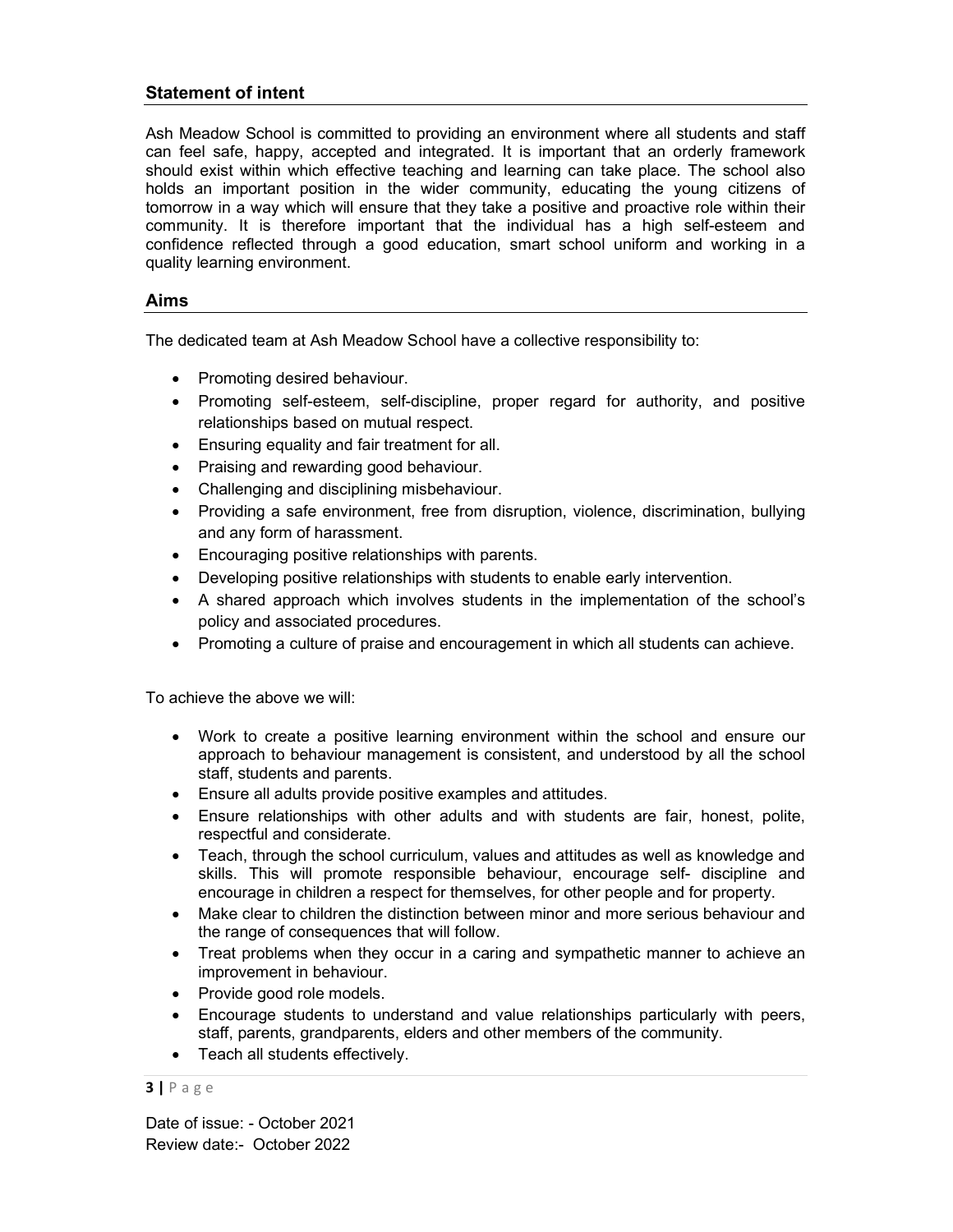Do our best to ensure that all students are safe and happy.

# Legal framework

This policy has due regard to all relevant legislation and statutory guidance including, but not limited to, the following:

- Education Act 1996
- Education Act 2002
- Equality Act 2010
- Educations and Inspections Act 2006
- Health Act 2006
- The School Information (England) Regulations 2008
- DfE (2016) 'Behaviour and discipline in schools'
- DfE (2018) 'Sexual violence and sexual harassment between children in schools and colleges'
- DfE (2018) 'Mental health and behaviour in schools'
- DfE (2015) 'Special educational needs and disability code of practice: 0 to 25 years'
- DfE (2013) 'Use of reasonable force'
- Voyeurism (Offences) Act 2019

This policy operates in conjunction with the following school policies:

- Student Code of Conduct
- Anti-Bullying Policy
- Social, Emotional and Mental Health (SEMH) Policy
- Special Educational Needs and Disabilities (SEND) Policy
- Child Protection and Safeguarding Policy
- Drug and Alcohol Policy
- Physical Restraint and Reasonable Force Policy
- Complaints Procedures Policy
- Searching, Screening and Confiscation Policy

# 3. Our Expectations of Behaviour

- All members of the school community are asked to respect each other;
- All students are expected to respect their teachers, other adults and fellow students;
- All students are expected to respect their own and other people's property and to take care of books and equipment;
- All students are expected to have respect for the environment: their own school and other people's property and the community in which we live;
- All students are asked to be polite, well-mannered, caring and attentive;
- All members of the school community are asked to have high expectations for their own and others' behaviour;
- All members of the school community are asked to respect and support each other, demonstrating a responsibility for others;
- All members of the school community are asked to consider the safety of everyone;
- help themselves and others to learn;

<sup>4 |</sup> P a g e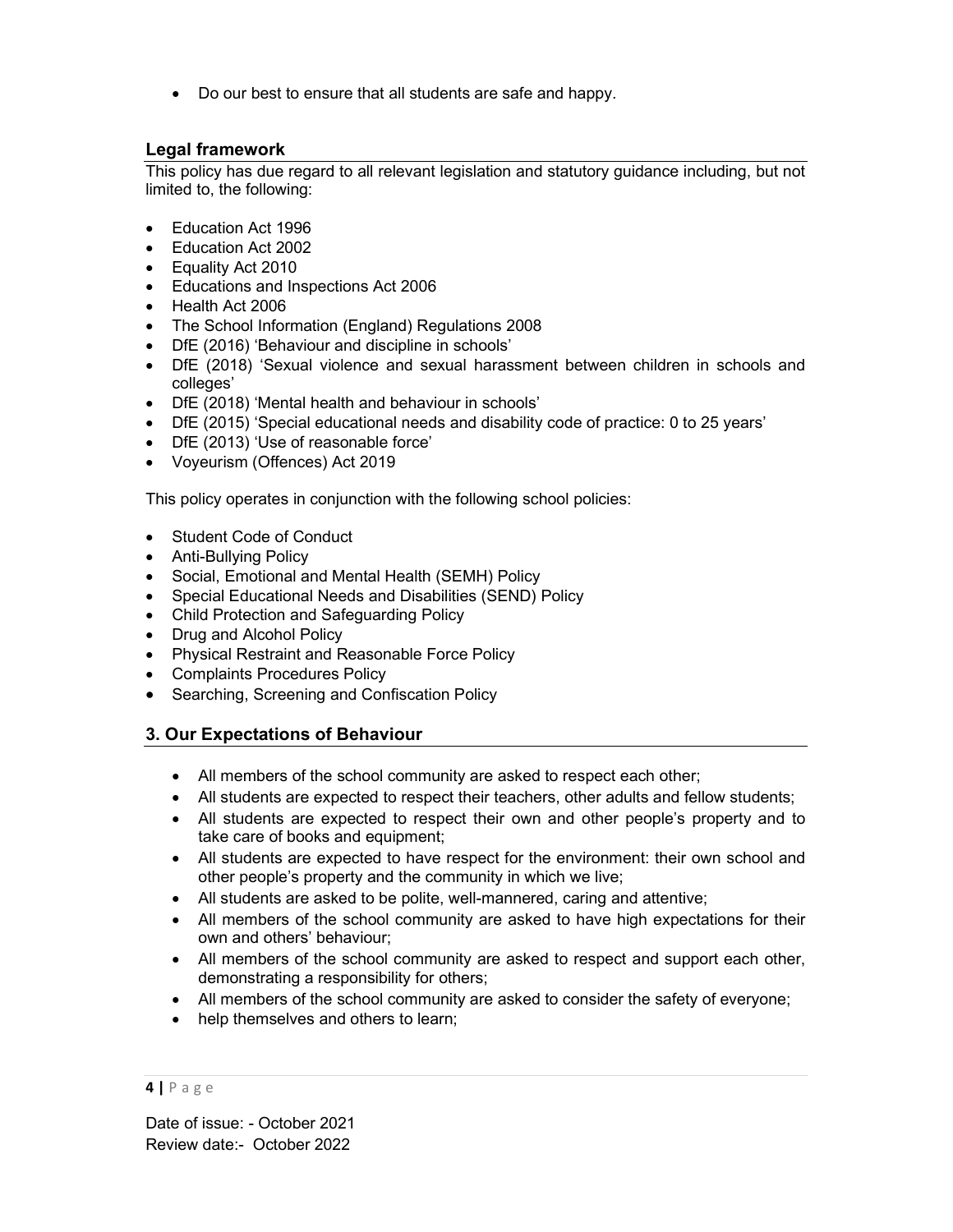- All students to have respect for themselves; pride in their own achievement and that of others within school, high standards of dress and behaviour and the desire to produce their best work at all times;
- All students are expected to make a positive contribution and recognise the contribution of others;
- All members of the school community can expect to be listened to and listen to others; realise the equal value of all and value differences; avoid raised voices and aggressive body language;
- All staff will treat all students in a clear, fair, consistent and calm way;
- All students are expected to help the classroom to be a quiet, ordered place; expect the relationship between children, teachers and parents to be one of trust; conform to school standards and practices without losing individuality;
- All staff will recognise achievements;
- Students are expected to develop a respect for others; their feelings, opinions, cultures, limitations and the right to their individuality;
- Students are expected to develop a respect for the future: the belief that we can all make a difference by our contribution to the local, national and global community;
- Students have a responsibility to ensure that incidents of disruption, violence, bullying and any form of harassment are reported;
- Students will be expected to take responsibility for their own behaviour.

# Roles and Responsibilities

The Head of School has overall responsibility for:

- The monitoring and implementation of this Behaviour Policy and of the behaviour procedures at the school. This includes the policy's effectiveness in addressing any SEMH-related drivers of poor behaviour.
- Ensuring that this policy, as written, does not discriminate on any grounds, including, but not limited to, age, disability, gender reassignment, marriage and civil partnership, race, religion or belief, sex and sexual orientation.
- Promoting a whole-school culture where calm, dignity and structure encompass every space and activity.
- Handling complaints regarding this policy, as outlined in the school's Complaints Procedures Policy.
- Establishing the standard of behaviour expected by students at the school.
- Determining the school rules and any disciplinary sanctions for breaking the rules.
- The day to day implementation of the policy
- Publishing this policy and making it available to staff, parents and students at least once a year.
- Reporting to the governing board on the implementation of this Behavioural Polcy, including its effectiveness in addressing any SEMH related issues that could be driving disruptive behaviour.

The positive Behaviour Support Lead is responsible for:

 Overseeing the whole school approach to mental health, including how this is reflected in the school's Behavioural Policy, how staff are supported with managing students with SEMH related behavioural difficulties, and how the school engages students and parents with regards to the behaviour of students with SEMH difficulties.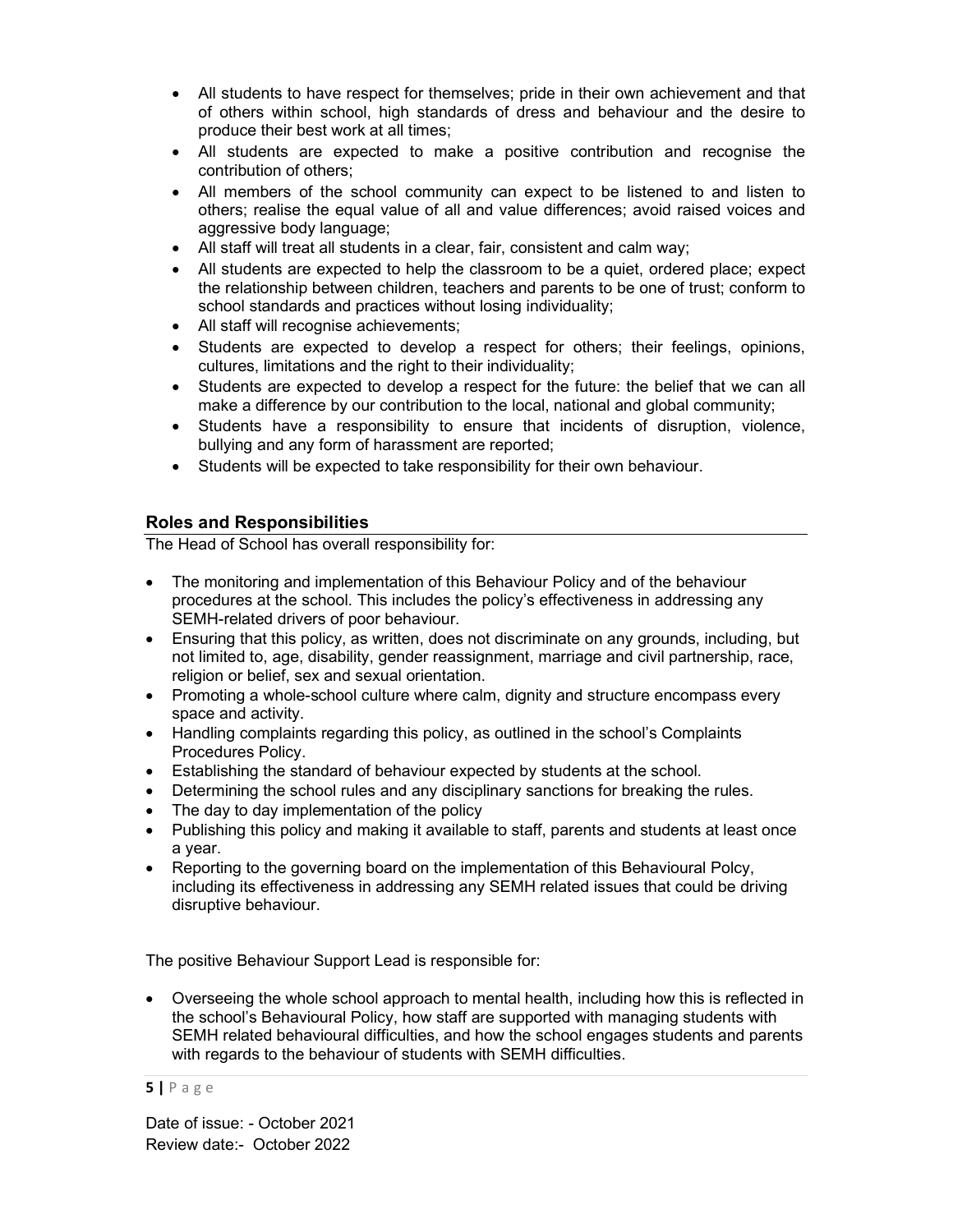- Collaborating with the Head of School and deputy Head of School, as part of the SLT, to outline and strategically develop behavioural and SEMH policies and provisions for the school.
- Coordinating with mental health support teams to provide a high standard of care to students who have SEMH related difficulties that affect their behaviour.
- Providing professional guidance to colleagues about SEMH difficulties and the links with behaviour, and working closely with staff, parents and other agencies, including SEMH charities.
- Leading CPD on mental health and behaviour.

Teaching staff are responsible for:

- Being aware of the signs of SEMH related behavioural difficulties.
- Planning and reviewing support for their students with SEMH related behavioural difficulties in collaboration with parents, carers, the Head of School and whenever possible, the students themselves.
- Setting high expectations for every student and aiming to teach them the full curriculum, whatever the prior attainment.
- Planning lessons to address potential areas of difficulty to ensure that there are no barriers to every student achieving their potential, and that every student with SEMH related behavioural difficulties will be able to study the full national curriculum.
- Being responsible and accountable for the progress and development of the students in their class.
- Being aware of the needs, outcomes sought, and support provided to any students with SEMH related behavioural difficulties.
- Keeping the relevant figures of authority up to date with any changes in behaviour. The relevant figures of authority include: Head of School, behaviour lead.

All members of staff, volunteers and support staff are responsible for:

- Treating all children fairly and with respect.
- Raising children's self- esteem and develop their full potential.
- Providing a challenging, interesting and relevant curriculum.
- Recognising that each child is an individual and to be aware of their special needs: make adjustments to learning programmes to provide personalised learning.
- Creating a safe, pleasant environment both physically and emotionally.
- Ensuring rewards and consequences are followed through.
- Being a good role model.
- Forming a good relationship with parents and carers so that all children can see that the key adults in their lives share a common aim.
- Offering a framework for social education and encourage children to be aware of the needs of others.
- Providing opportunities for children to take responsibility both within the classroom and the wider school environment.
- Developing a classroom charter/guidelines with students so that students have an opportunity to reflect on behaviour.
- Encouraging children to take care of their own property, their school, and the property of others.
- Engaging students in behaviour education based on empathy, responsibility and care rather than resort to short term 'quick fix' strategies.
- To reflect and understand the causes of misbehaviour and take preventative actions.

 $6$  | P a g e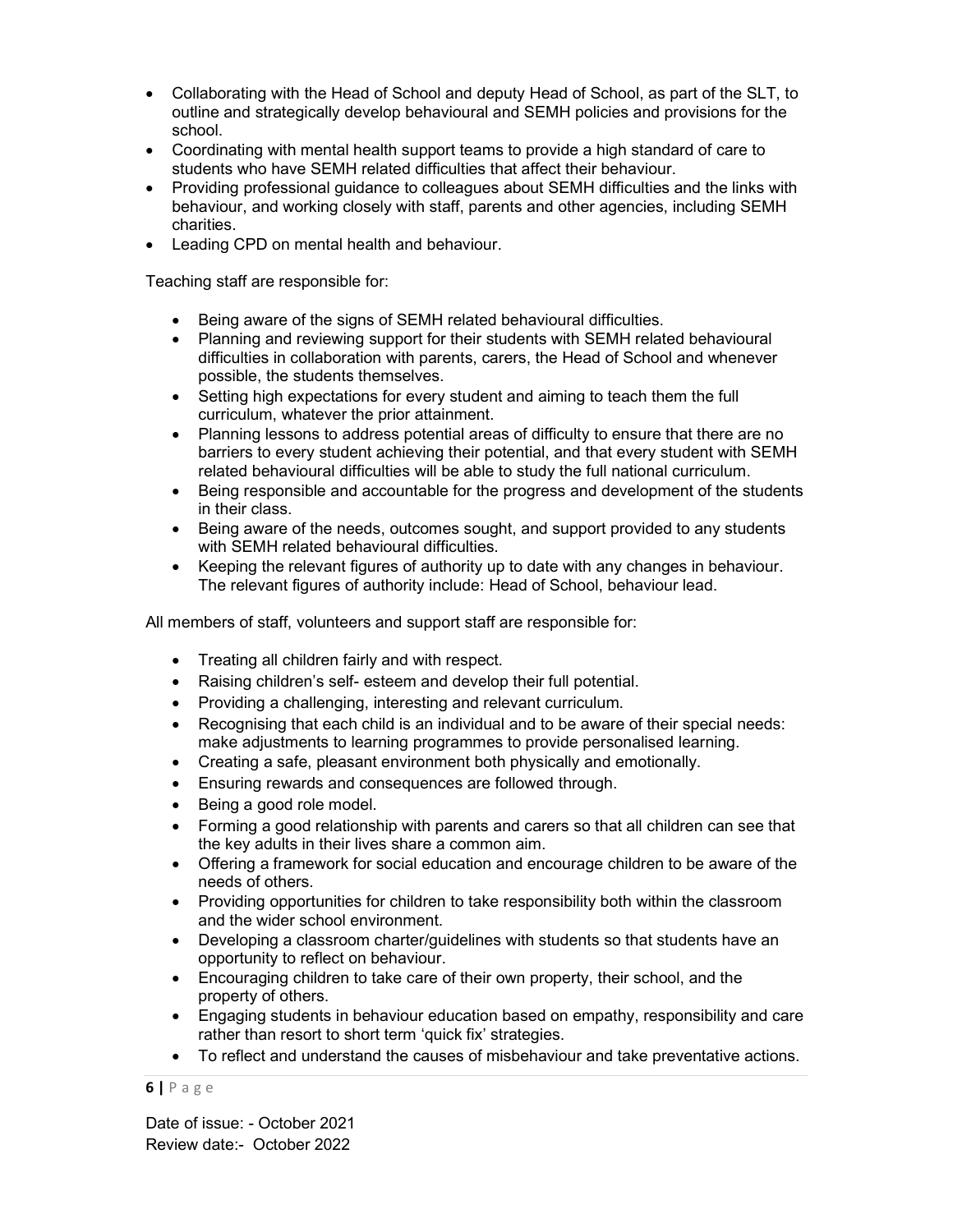- To enable students to understand the consequences of their actions.
- For students to understand choices in their behaviour and consequences.
- Adhering to this policy and ensuring that all students do too
- Promoting a supportive and high quality learning environment, and for modelling high levels of behaviour.

Students are responsible for:

- Their own behaviour both inside school and out in the wider community.
- Reporting any unacceptable behaviour to a member of staff

# **Definitions**

For the purpose of this policy, the school defines "serious unacceptable behaviour" as any behaviour which may cause harm to oneself or others, damage the reputation of the school within the wider community, and/or any illegal behaviour, including, but not limited to, the following:

- Discrimination not giving equal respect to an individual on the basis of age, disability, gender reassignment, marriage and civil partnership, pregnancy and maternity, race, religion or belief, sex, and sexual orientation
- Harassment behaviour towards others which is unwanted, offensive and affects the dignity of the individual or group of individuals
- Vexatious behaviour deliberately acting in a manner so as to cause annoyance or irritation
- Bullying the use of electronic communication to bully a person, typically by sending messages of an intimidating or threatening nature
- Possession of legal or illegal drugs, alcohol or tobacco
- Possession of banned items
- Truancy
- Refusing to comply with disciplinary sanctions
- Theft
- Swearing, racist remarks or threatening language
- Fighting or aggression

For the purpose of this policy, the school defines "low level unacceptable behaviour" as any behaviour which may disrupt the education of the perpetrator and/or other students, including, but not limited to, the following:

- Lateness
- Low level disruption in class

## 7 | P a g e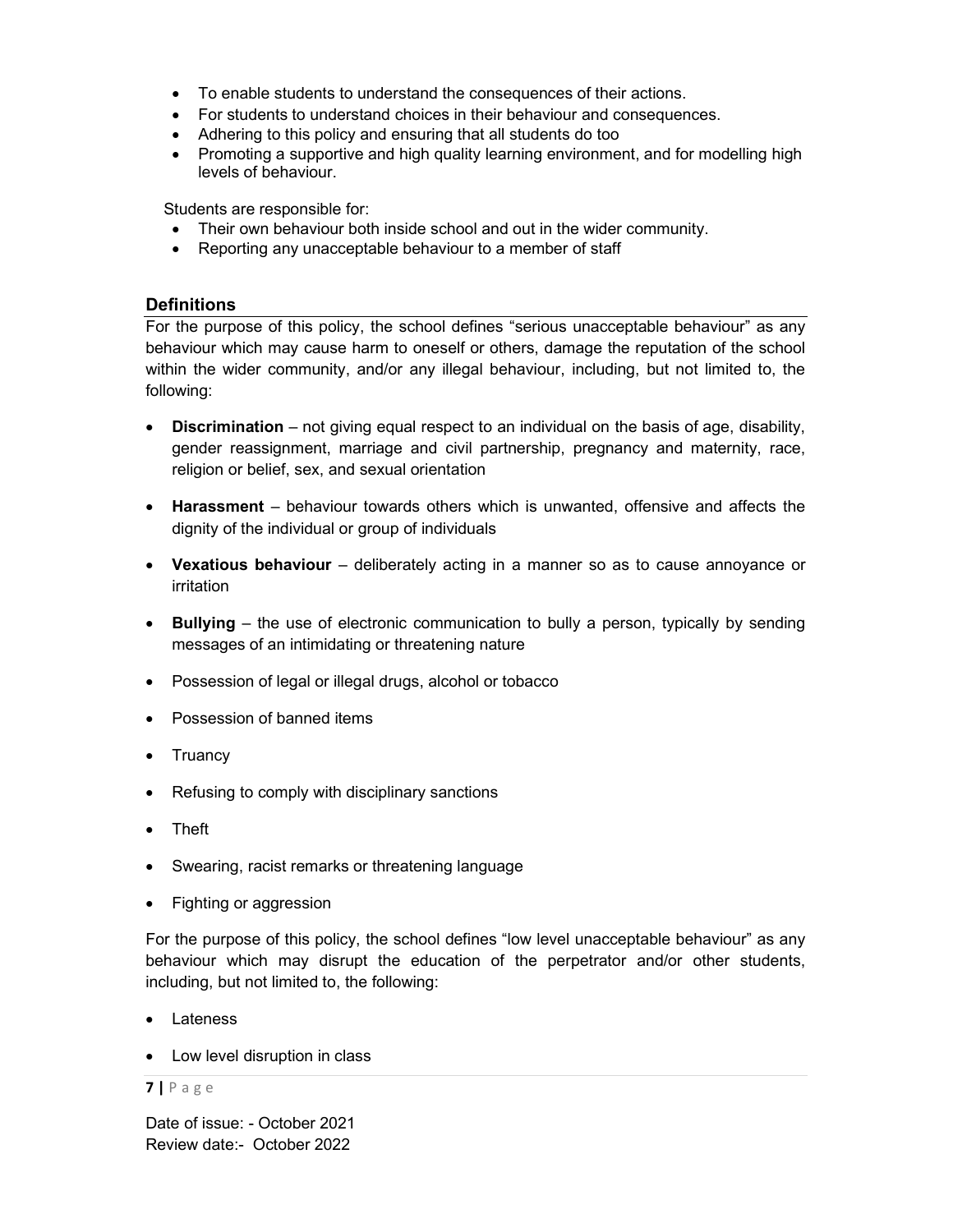- Failure to complete classwork
- Rudeness
- Lack of correct equipment
- Refusing to complete homework, incomplete homework
- Disruption on transport to and from school
- Use of mobile phones without permission
- Graffiti

"Unacceptable behaviour" may be escalated as "serious unacceptable behaviour", depending on the severity of the behaviour.

"Challenging behaviour" is defined as:

- Discriminative abuse
- Verbal abuse
- Bullying
- Persistent disobedience or destructive behaviour
- Extreme behaviour eg, violence, running away from school, vandalism
- Any behaviour that threatens safety or presents a serious danger
- Any behaviour that seriously inhibits the learning of students

## Good Practice

Teachers are expected to draw on the following principles of good practice:

- Make clear their expectations of good behaviour.
- Discourage unsociable behaviour by promoting mutual respect.
- Encourage children to take responsibility for their own actions and behaviour.
- Be consistent in their expectations of children.
- Praise good behaviour both privately and publicly.
- Setting good habits early in order to help students establish regular punctual attendance and good behaviour from the start, involving parents and carers in the process.
- Early intervention is needed where there is poor behaviour or unexplained absence, so it is clear that this will not be tolerated.
- Rewarding achievements through positive recognition of individual students, classes or year groups achievements in good attendance and behaviour, and through mentions in group discussions, certificates or prizes;
- Supporting behaviour management with techniques such as assertive discipline to help improve and maintain high standards of behaviour and discipline.

 $8$  | P a g e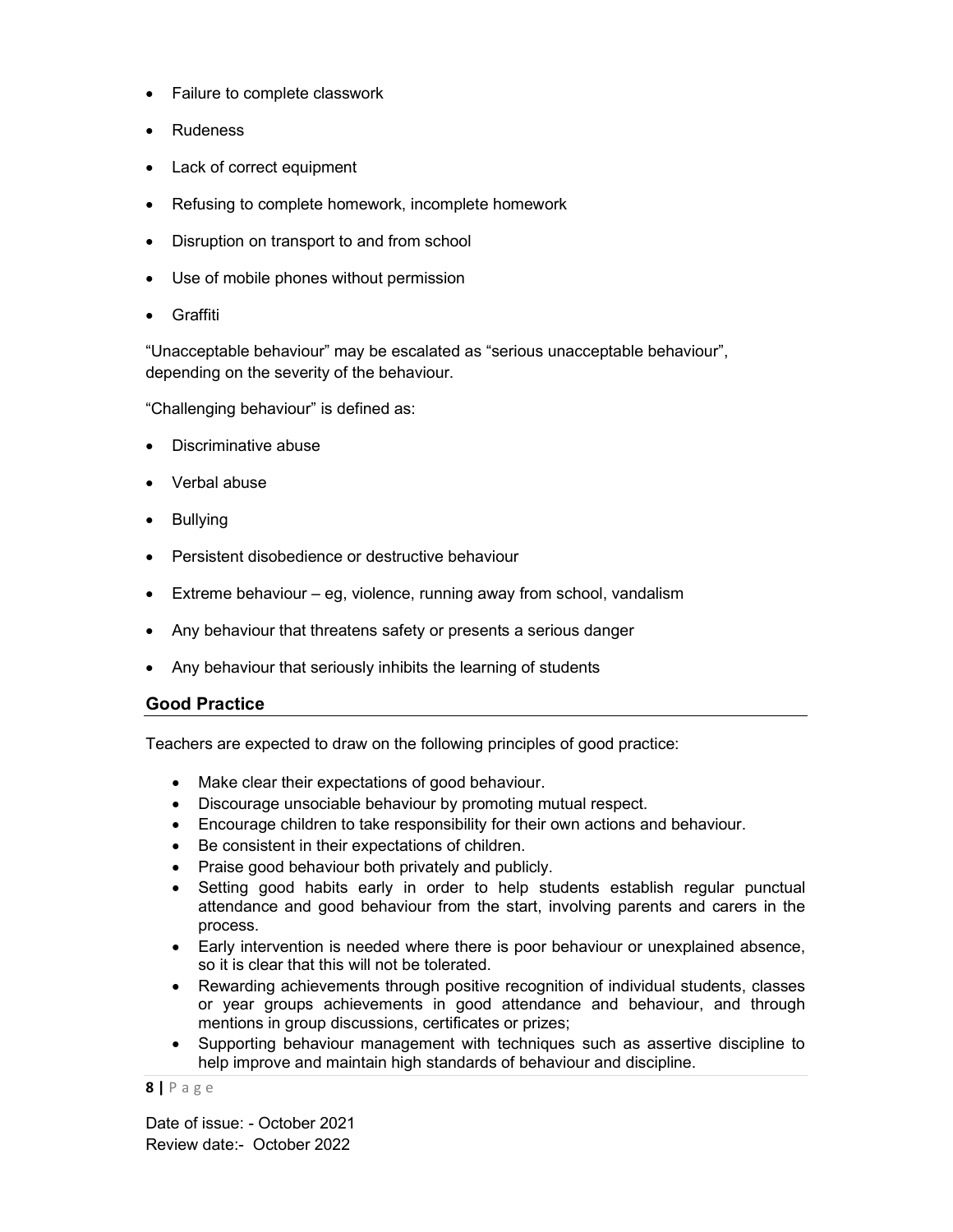- Identifying underlying causes since poor behaviour may be linked to a student's difficulties in understanding lessons and so additional literacy or numeracy support may be required to address poor behaviour effectively.
- Study support, including activities from after school clubs, to thinking skills workshops which can help to reinforce school work.

# Strategies for Promoting Good Behaviour

#### Ash Meadow - Key Stage 1 & 2

- Public praise in the classroom and at Celebration or Team assemblies for good behaviour and good work.
- PHSCEE and circle time.
- Displaying the students' work in the classroom to acknowledge their achievements.
- Share good work with parents.
- Home / school communication diaries.
- PHSCEE charts Friendship tree.
- Peer mediation.
- School Council.
- 'Tree of Life' tree to fill up with leaves to record student 'blossoming' with progress.
- Agreed class targets.
- Help children to challenge unacceptable behaviour such as bullying, harassment and name calling.
- Reassure children that they are always valued even if the behaviour is unacceptable at times.
- 'Thinking mats.'

## Ash Meadow - Key Stage 3/4

- Oral praise.
- Written comments on individual pieces of work.
- Recording of positive comment in school planner/diary.
- Positive comment for 'Record of Achievement' / portfolios.
- Telephone call / letter home to carer/parent.
- Certificate of Achievement.
- Acknowledgement in assembly's /tutor time.
- Peer mediation.
- School Council.

## **Sanctions**

Behaviour is not acceptable when it:

- Disrupts the education of peers;
- Does not allow the teacher to teach; or
- Undermines the calm respectful ethos of the school.

#### $9$  | P a g e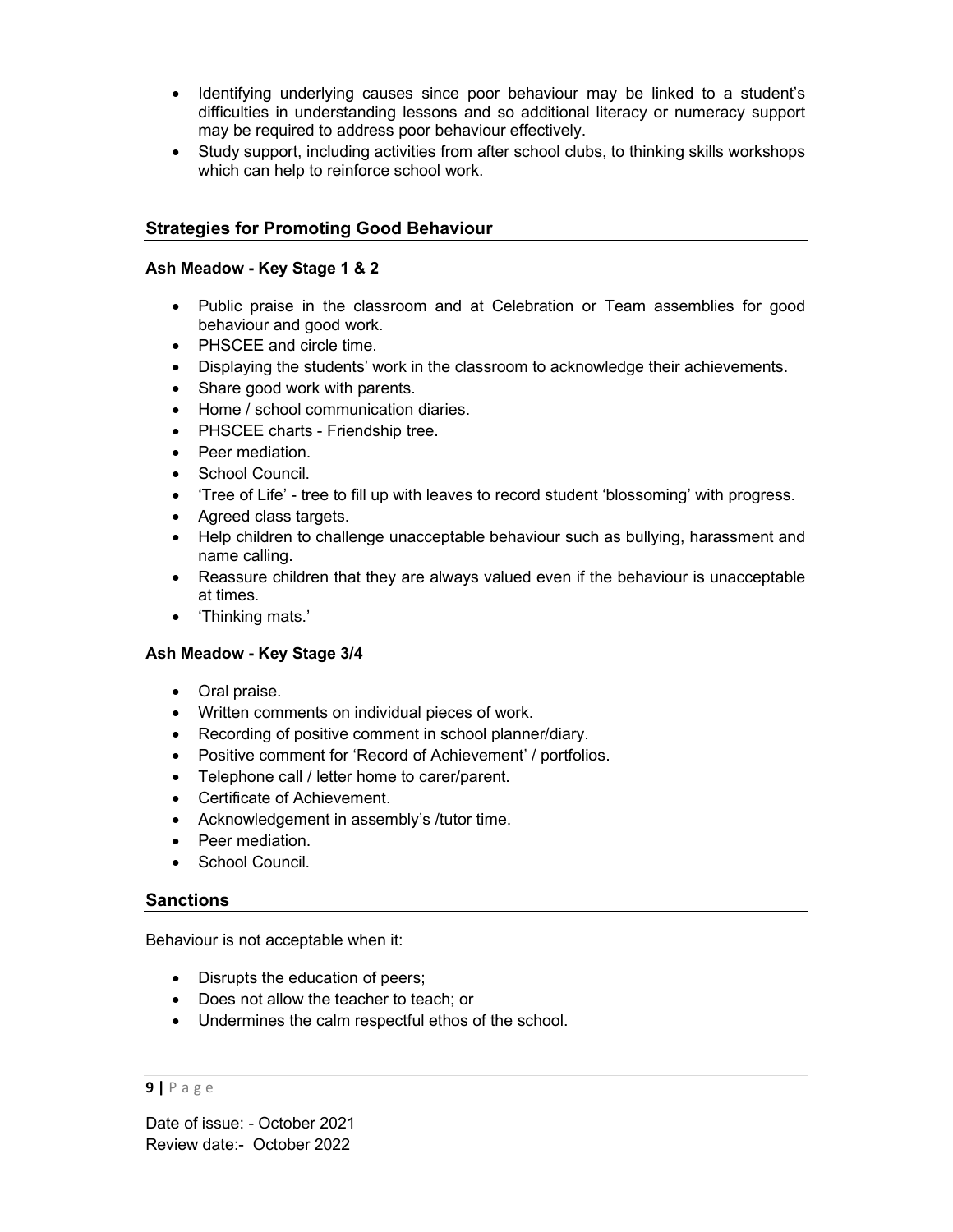Teachers should feel free to use strategies appropriate to the age and make-up of the class as well as those with which they feel comfortable.

- The student should be spoken to quietly by a member of staff.
- Sit in a quiet area and reflect on what happened, how the situation can be changed, what actions need to be taken to rectify and make good any damage caused and how to avoid such situations in the future.
- Finish their work in their own time.

# Bullying

It is essential that students can learn in a supportive, caring and safe environment without fear of being bullied. Bullying is anti-social behaviour and affects everyone; it is unacceptable and will not be tolerated. Only when all issues of bullying are addressed will students be able to fully benefit from the opportunities available at the school. School teaching and support staff must be alert at all times to signs of bullying and act promptly and firmly against it in accordance with school policy.

## Smoking and Controlled substances

In accordance with part 1 of the Health Act 2006, this school is a smoke-free environment. This includes all buildings, out-buildings, playgrounds, playing fields and sheltered areas.

Parents, visitors and staff are instructed not to smoke on school grounds and should avoid smoking in front of students and/or encouraging students to smoke.

Students are not permitted to bring smoking materials or nicotine products to school. This includes, but is not limited to, cigarettes, e-cigarettes, lighters, matches or pipes.

In the interest of health and hygiene, the school requests that people refrain from smoking outside the school gates.

The school has a zero-tolerance policy on illegal drugs and legal highs. Students and staff are required to follow the school's Drug and Alcohol Policy.

## Prohibited sexual harassment

The school prohibits all forms of sexual discrimination including sexual harassment, genderbased bullying and sexual violence.

Types of conduct that are prohibited in the school and may constitute sexual harassment under this policy include, but are not limited to, the following:

- Unwelcome sexual flirtations or propositions, invitations or requests for sexual activity
- Sexual comments, such as making lewd comments or sexual remarks about clothing and appearance, and calling someone sexualised names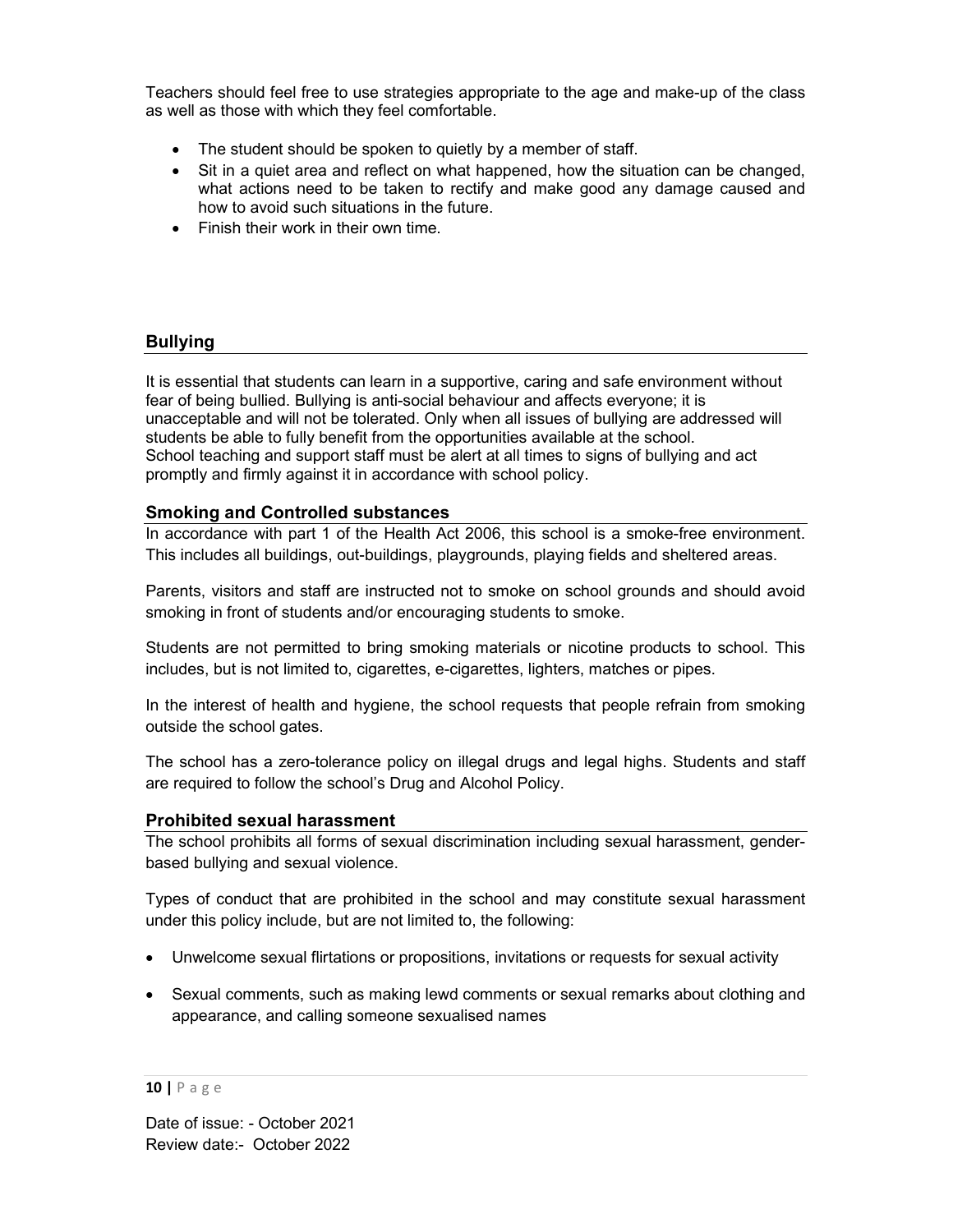- Sexual jokes or taunting, threats, verbal abuse, derogatory comments or sexually degrading descriptions
- Unwelcome communication that is sexually suggestive, degrading or implies sexual intentions, including written, verbal, online, etc.
- Physical behaviour, such as deliberately brushing against, grabbing, massaging or stroking an individual's body
- Taking, displaying, or pressuring individuals into taking photos of a sexual nature
- Exposing, or causing exposure of, underclothing, genitalia, or other body parts that are normally covered by an individual, through means including, but not limited to, mooning, streaking, 'upskirting', 'down blousing', or flashing
- Purposefully cornering or hindering an individual's normal movements
- Engaging in the improper use of school-owned devices and the internet including, but not limited to, the following:
	- Accessing, downloading or uploading pornography
	- **Sharing pornography via the internet or email**
	- creating or maintaining websites with sexual content
	- Participating in sexual discussions through email, chat rooms, instant messaging, social media, mobile phone or tablet apps, or any other form or electronic communication

The school will respond promptly and appropriately to any sexual harassment complaints in line with the Child Protection and Safeguarding Policy; appropriate steps will be taken to stop the harassment and prevent any reoccurrence.

The school will address the effects of harassment and will provide counselling services for victims, or academic support services if the harassment has affected performance.

## Items banned from the school premises

The following items are banned from the school premises:

- Fire lighting equipment
- Matches, lighters, etc
- Drugs and smoking equipment:
	- Cigarettes
	- Tobacco
	- Cigarette papers

#### 11 | P a g e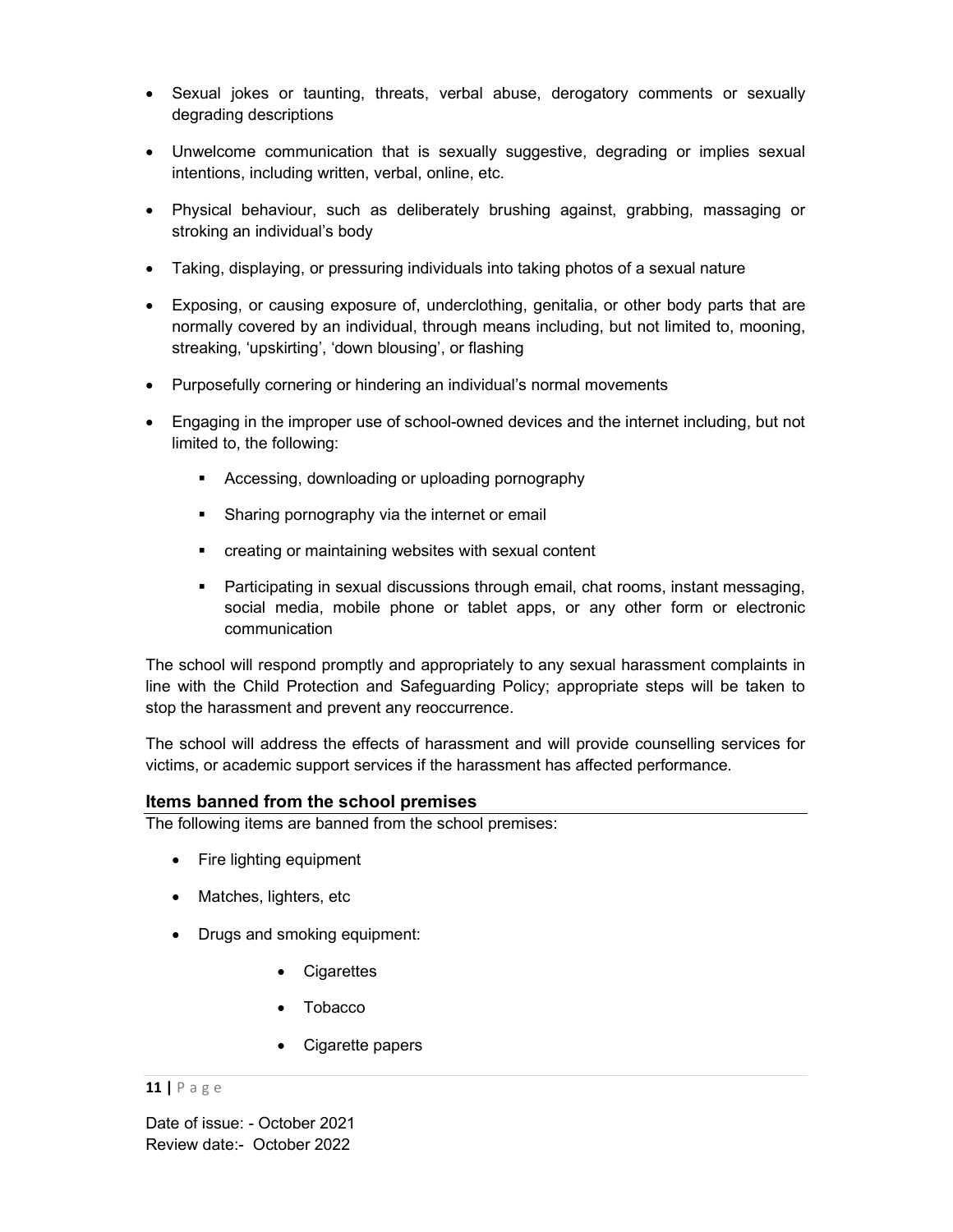- Electronic cigarettes (e-cigs)
- Firelighting equipment:
	- **Matches, lighters, etc.**
	- Drugs and smoking equipment
	- Alcohol
	- **Solvents**
- **Any form of illegal drugs**
- Any other drugs, except medicines covered by the prescribed medicines procedure
- Weapons and other dangerous implements or substances:
	- Knives
	- Razors
	- **Catapults**
	- Guns (including replicas and BB guns)
	- **Whips or similar items**
	- **Laser pens**
	- Knuckle dusters and studded arm bands
	- **Pepper sprays and gas canisters**
	- **Fireworks**
	- **Dangerous chemicals**
- Other items
	- Offensive materials (ie. Pornographic, homophobic, racist, etc)
	- Aerosols including deodorant and hairspray (unless on a swimming day)

All members of staff can use their power to search without consent for any of the items listed above.

Searches will be conducted by a same-sex member of staff, with another same-sex staff member as a witness, unless there is a risk that serious harm will be caused to any person(s) if the search is not done immediately, and it is not practicable to summon another member of staff.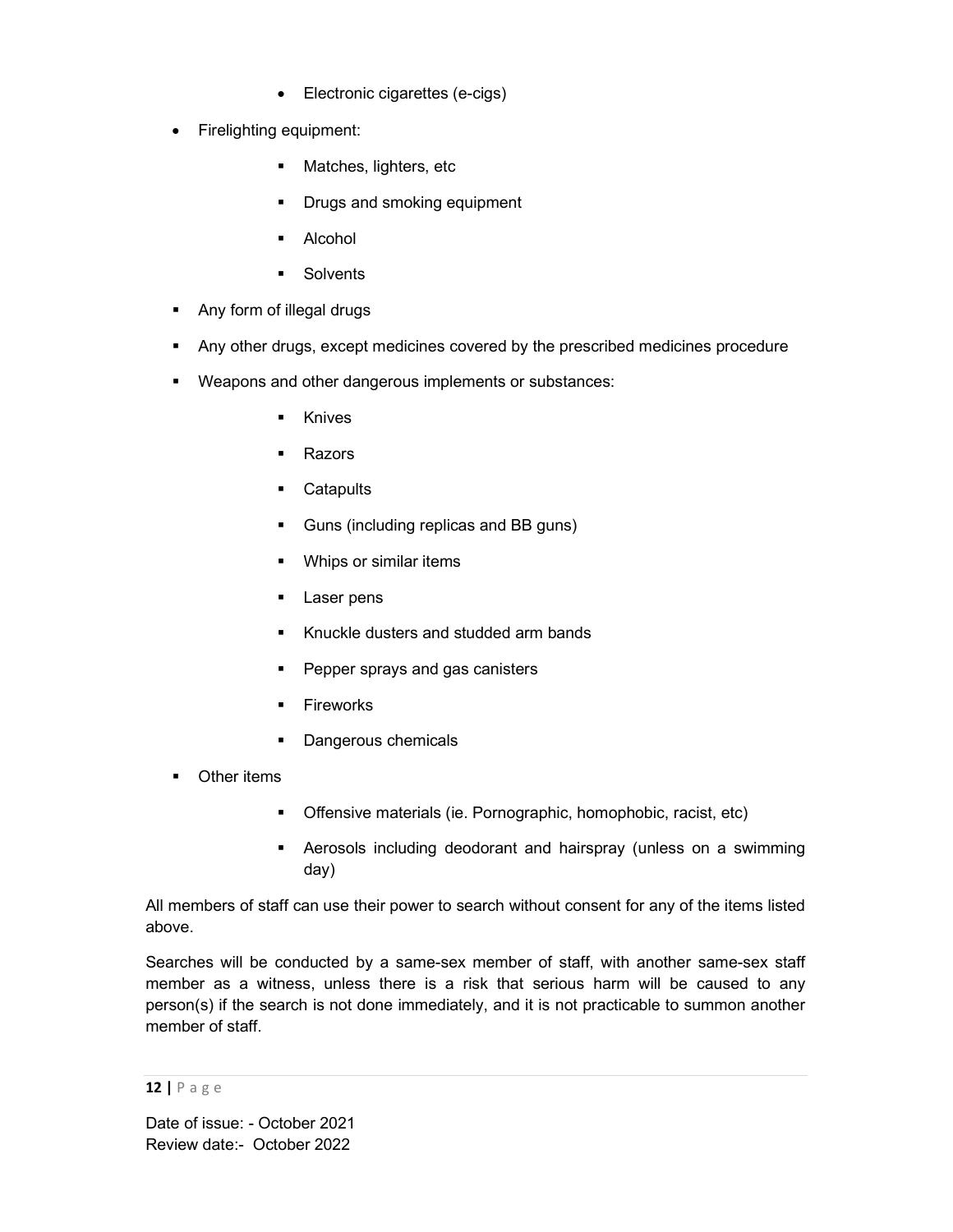Staff members may instruct a student to remove outer clothing, including hats, scarves, boots and coats.

A student's possessions will only be searched in the presence of the student and another member of staff, unless there is a risk that serious harm will be caused to any person(s) if the search is not done immediately, and it is not practicable to summon another member of staff.

A staff member carrying out a search can confiscate anything upon which they have reasonable grounds to suspect is a prohibited item.

The school is not liable for any damage to, or loss of, any confiscated item.

The police will be contacted if any weapons, knives, illegal substances and extreme or child pornography are discovered by a member of staff.

For all other items, it is at the discretion of the member of staff to decide if, and when, an item will be returned to a student.

Parents will be informed of any confiscated item and may be required to collect the item (unless the item relates to alcohol, illegal drugs or tobacco), from the school office.

The Head of School will always be notified when any item is confiscated.

#### Effective classroom management

The school understands that with well-managed classrooms and with reasonable adjustments, students will be expected to follow the guidelines of the class. The school recognises the importance to:

- Start the year with clear sets of rules and routines that are understood by all students.
- **Establish agreed rewards and positive reinforcements**
- **Establish positive outcomes for misbehaviour**
- **Establish clear responses for handling behavioural problems**
- **Encourage respect and development of positive relationships**
- Make effective use of the physical space available.
- **Have well-planned lessons with a range of activities to keep students stimulated.**

Well managed classrooms are paramount to preventing disruptive and challenging behaviour – the school establishes four core areas to effective classroom management which each contribute to preventing behaviour problems, these are as follows:

**Classroom rules** 

#### 13 | P a g e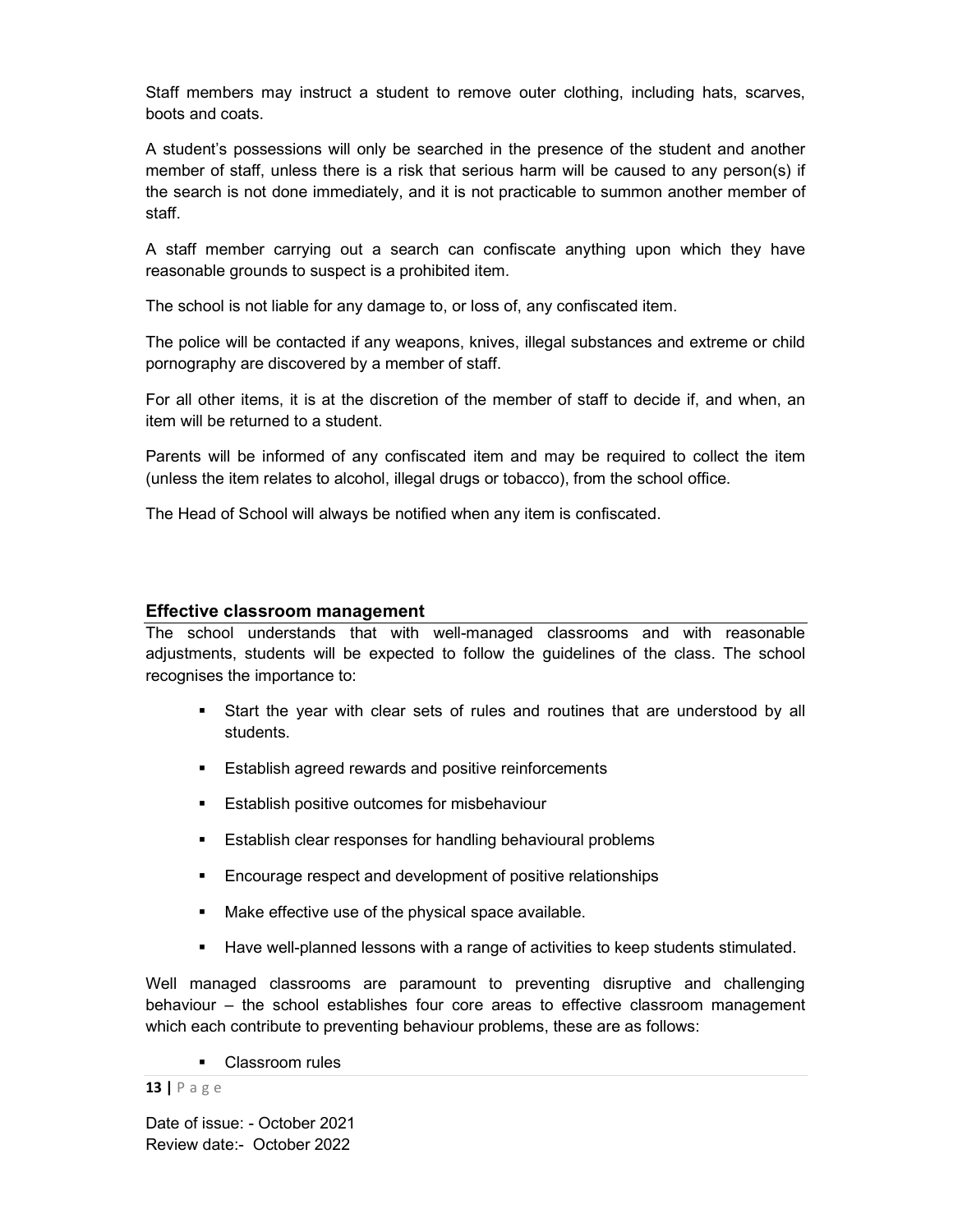- **Routines**
- **Praise**
- **Rewards**

## Classroom rules

Teachers ensure that classroom rules are always clear and comprehensive.

Attention is given to how rules are worded – teachers ensure they use positive language rather than negative, e.g. "I will act respectfully towards my peers and teachers", rather than "do not act disrespectfully towards your peers and teachers".

Before committing to the classroom rules, teachers try to ensure that all students have an understanding of what they involve.

## Routines

The school understands that students work best when there is an established routine, and that most behavioural problems arise as a result of a lack of a consistent routine.

Teachers establish classroom routines at the beginning of the academic year in conjunction with students and revisit these daily.

Routines may include activities such as the following:

- **Basic skills**
- **Circle time**
- **Snack**

Visual timetables are displayed for students who require visible support that show 'now' and 'next' routines.

Once a routine has been established, the teacher models this for students to ensure they understand it.

Teachers ensure that the routine remains consistent and is practised throughout the year to create a more productive and enjoyable environment.

#### Praise

The school recognises that praise is key to making students feel valued and ensuring that their work and efforts are celebrated. Whilst it is important to receive praise from teachers, the school also understands that peer praise is effective for creating a positive and fun environment, and value amongst students.

When giving praise, teachers ensure:

**They define the behaviour that is being rewarded.** 

#### 14 | P a g e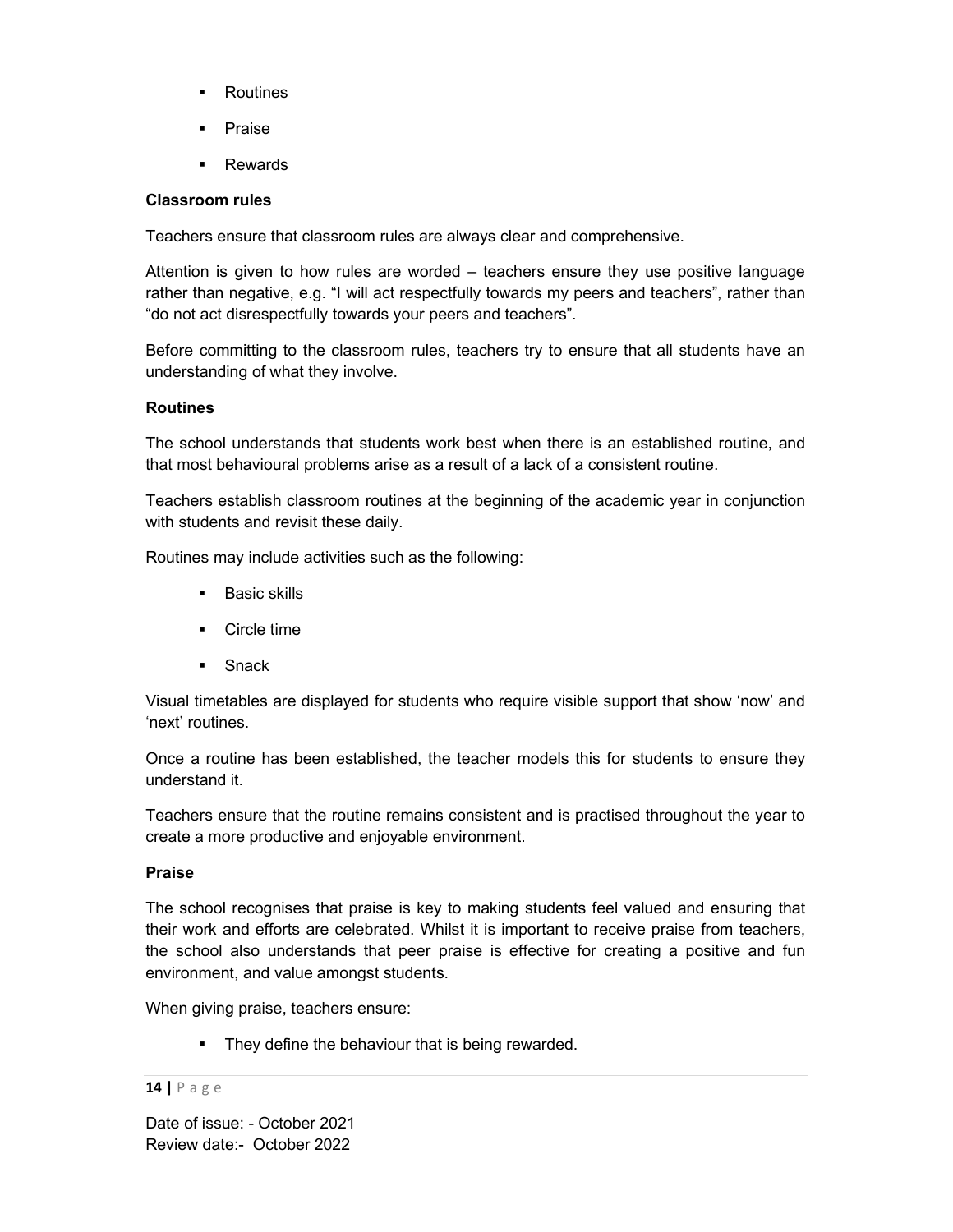- **The praise is given immediately following the desired behaviour.**
- The way in which the praise is given is varied.
- **Praise is related to effort, rather than only work produced.**
- **Perseverance and independence are encouraged.**
- Teachers ensure that praise is not given continuously without reason and only when a student's efforts, work or behaviour needs to be recognised.
- Praise that is given is always sincere and is never followed with immediate criticism.
- **Teachers encourage students to praise one another, and praise another student** to the teacher, if they see them modelling good behaviour.

#### Rewards

The school understands that when rewards are used following certain behaviour, students are more likely to model the same behaviour again. For rewards to be effective, the school recognises that they need to be:

- **Immediate** immediately rewarded following good behaviour.
- **Consistent** consistently rewarded to maintain the behaviour.
- **Achievable** keeping rewards achievable to maintain attention and motivation.
- **Fair** making sure all students are fairly rewarded

The school uses three different categories of rewards – these are:

- **Social** praise and recognition, eg. a positive phone call or email home.
- **Physical** material rewards, eg. stickers, certificates.
- **Activity** activity based rewards, eg. reward time, golden time, drive

Teachers may implement different types of rewards as they see fit with approval from the Head of School; however, as a general rule, the following rewards are used:

- **Stickers**
- Head teacher awards
- **Certificates**
- **Free time**
- **•** Positions of responsibility, eg. school council
- Class celebrations

#### 15 | P a g e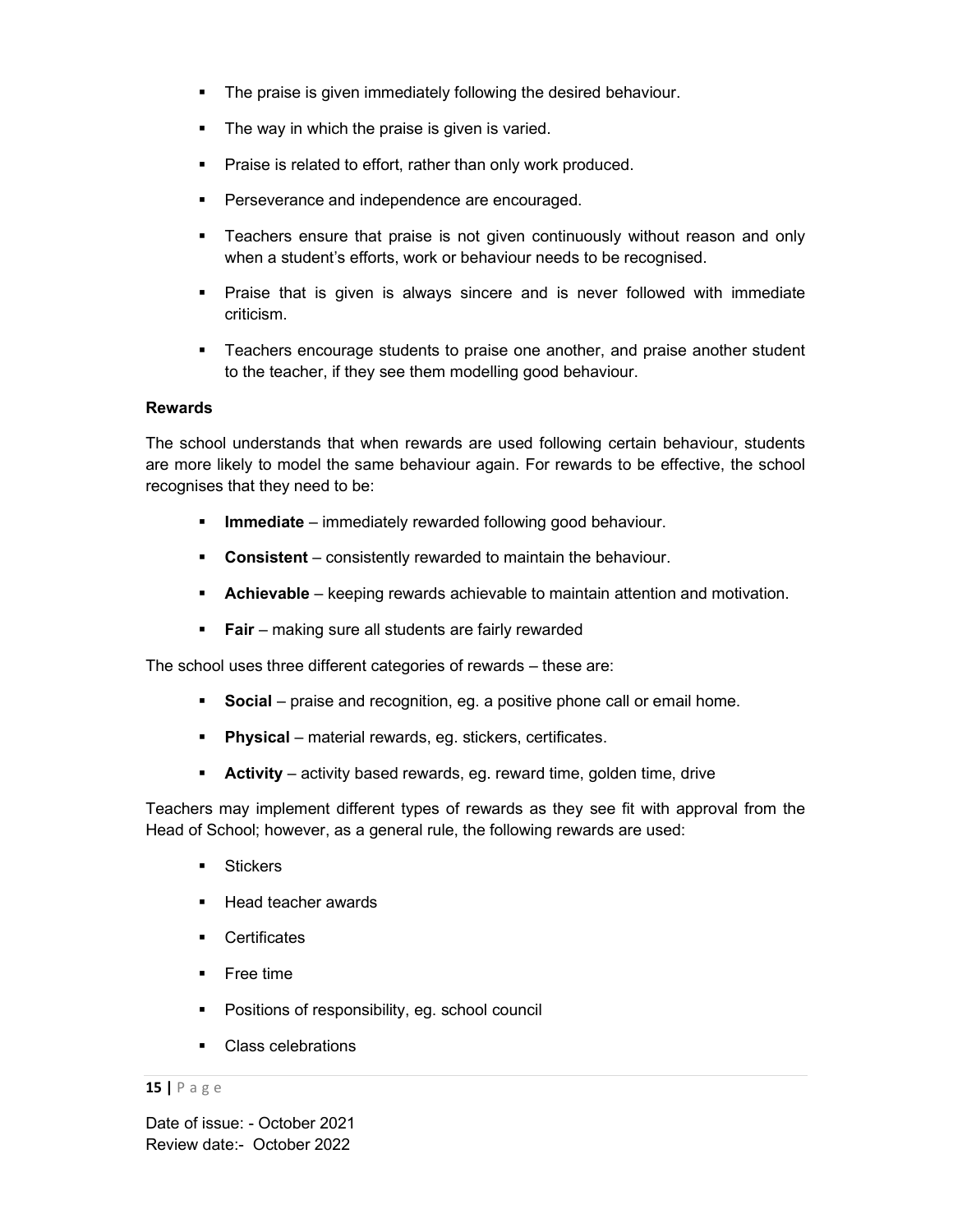- Phone calls and emails home
- **Reward time**
- **Golden time**

## Positive relationships and approach

Positive teacher-student relationships are key to combatting challenging behaviour. The school focusses heavily on forming these relationships to allow teachers to understand their students and create a strong foundation from which behavioural change can take place.

Teachers will enforce a number of strategies to establish positive relationships with their students – these include:

- Welcoming students as they enter the classroom.
- **Ensuring students understand what is expected of them.**
- Creating a positive environment where every student feels comfortable and respected.
- Showing an interest in each student's interests, talents, goals, likes and dislikes, and their family.
- **Engaging with students during lunchtime and breaktime.**
- Focussing on using positive language when interacting with students to guide them towards positive outcomes rather than highlighting their mistakes.

Within the classroom, teachers establish clear expectations for manners and respect for students – this includes:

- Acknowledging and giving praise when a student demonstrates good manners.
- Encouraging students to treat others with respect by modelling the desired behaviour.
- Informing students of the importance of treating others the same way they like to be treated,
- Role-playing various situations to demonstrate appropriate responses, so they learn to understand how to act in a given context.
- Establishing a politeness ethos to help students understand basic manners and respect.
- Teaching students the importance of showing respect to each other eg, writing thank you letters or letters of apology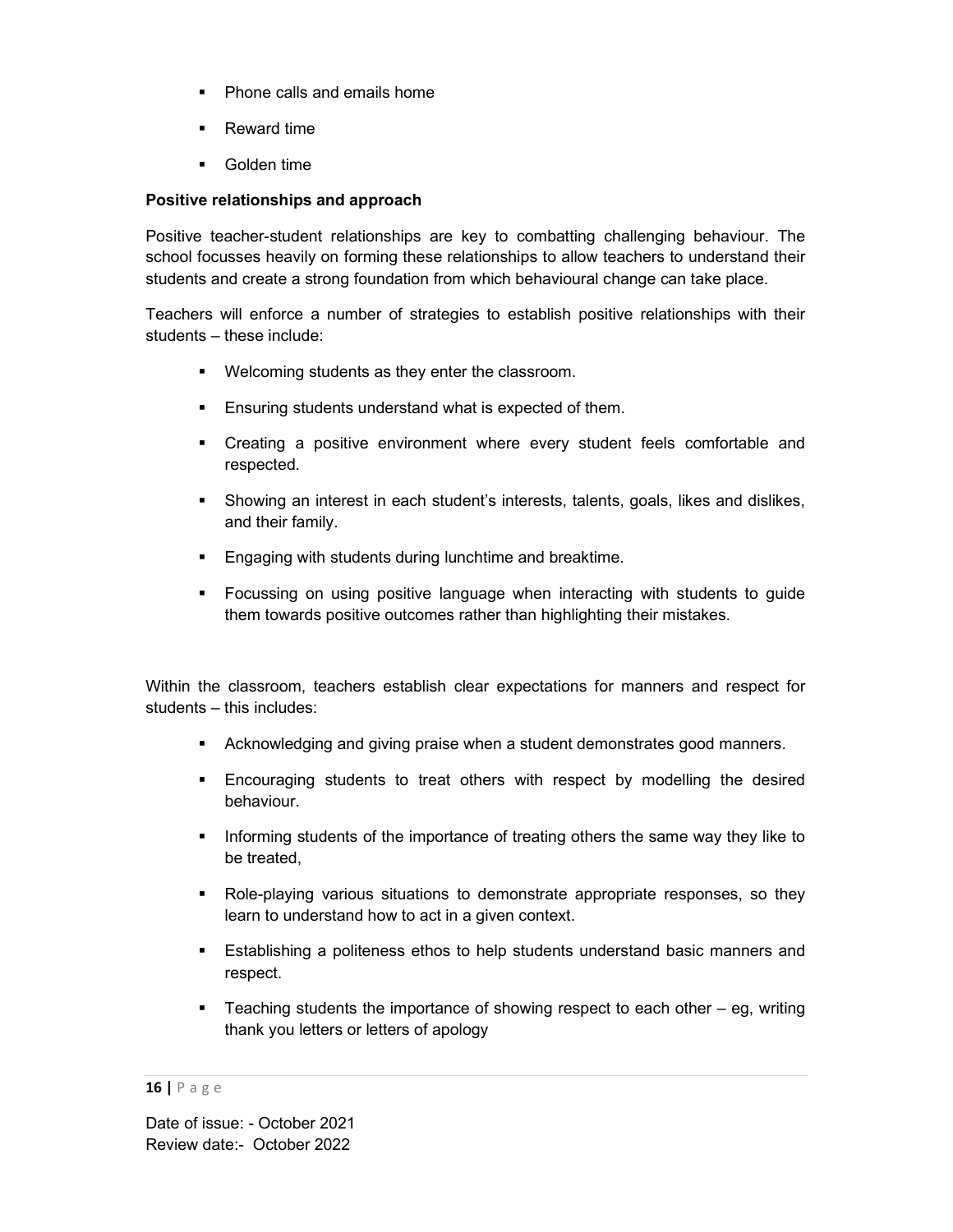The school aims to create a safe and calm environment in which positive mental health and wellbeing is promoted and students are taught to be resilient, reducing the likelihood of SEMH-related behavioural issues.

The school aims to promote resilience as part of a whole-school approach, using the following methods:

- Culture, ethos and environment the health and wellbeing of students and staff is promoted through the informal curriculum, including leadership practice, policies, values and attitudes, alongside the social and physical environment.
- Teaching the curriculum is used to develop students' knowledge about health and wellbeing
- Community engagement the school proactively engages with parents, outside agencies and the wider community to promote consistent support for students' health and wellbeing.

Positive mental wellbeing will be promoted through:

- **Teaching in health education and PSHE**
- Counselling when appropriate
- Positive classroom management
- Developing social skills
- **•** Working with parents
- Peer support

The school ensures all provision is made to support and promote all students' positive mental health. The school's SEMH Policy outlines the specific procedures that will be used to assess those students for any SEMH difficulties that could affect their behaviour.

# Understanding behaviour

- 1.1. Where students frequently display negative behaviour, the school uses the antecedent– behaviour consequence (ABC) analysis to determine appropriate support – this involves:
	- Antecedent (A): what happens before the behaviour occurs/what has led up to the behaviour
	- **Behaviour (B): the behaviour that occurs**
	- Consequence (C): the positive or negative results of the behaviour. Using the ABC analysis, staff are able to identify when the behaviour is likely to occur, and the support that needs to be put in place to minimise consequences and disruption.
		- When conducting the ABC analysis, staff will ask themselves the following questions to ensure the analysis is effective: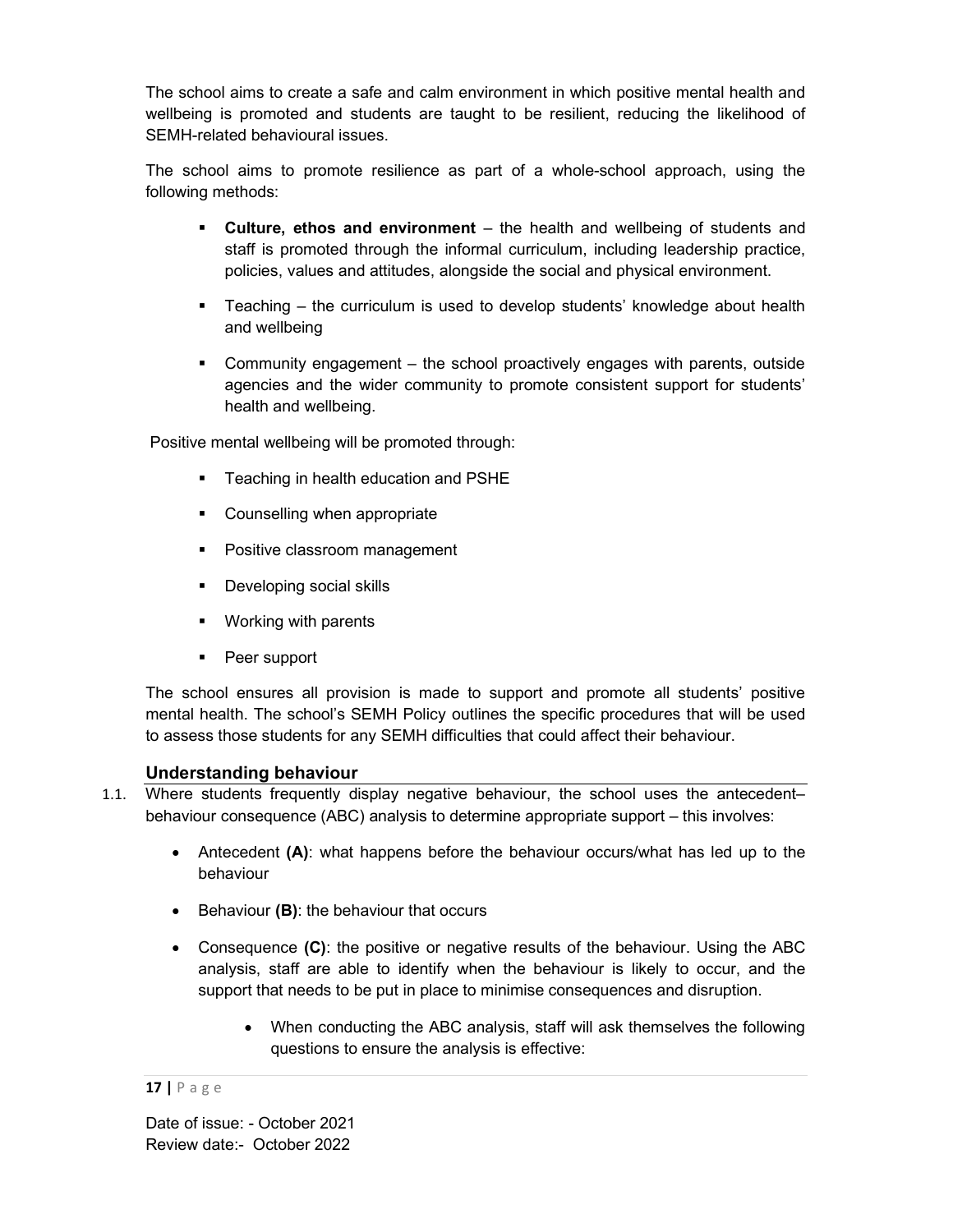- What appears to be the underlying cause of the student's behaviour?
- Where and when does the student display this behaviour?
- What are the triggers of the behaviour?
- What acceptable behaviour can the student use to ensure their needs are met?
- What strategies can be implemented for behaviour change?
- How can the student's progress be monitored?
- A Behaviour Support Plan is developed for each student displaying challenging behaviour alongside an individual risk assessment once the ABC analysis is complete – this outlines the expectations of the student and the support required.
- Necessary staff members will be familiar with the student's behaviour support plan to ensure staff are equipped to deal with instances of negative behaviour.
- Students, their parents, the Behaviour Support lead (and carers, where relevant) are involved in the development of the Behaviour Support plan, and this is reviewed on a timely basis by the Behaviour Support Lead and their teacher – the support plan will be reviewed sooner if it is not effective.

## De-escalation strategies

Where negative behaviour is present, staff members will implement taught de-escalation strategies to diffuse the situation – this includes the following:

- **Appearing calm and using a modulated, low tone of voice**
- **Using simple, direct language**
- Avoiding being defensive, eg. if comments or insults are directed at the staff member
- **Providing adequate personal space and not blocking a student's escape route**
- Showing open, accepting body language, eg. not standing with their arms crossed
- Reassuring the student and creating an outcome goal
- **IDENT** Identifying any points of agreement to build a rapport
- Offering the student a face saving route out of confrontation, eg. offering a positive option or encouragement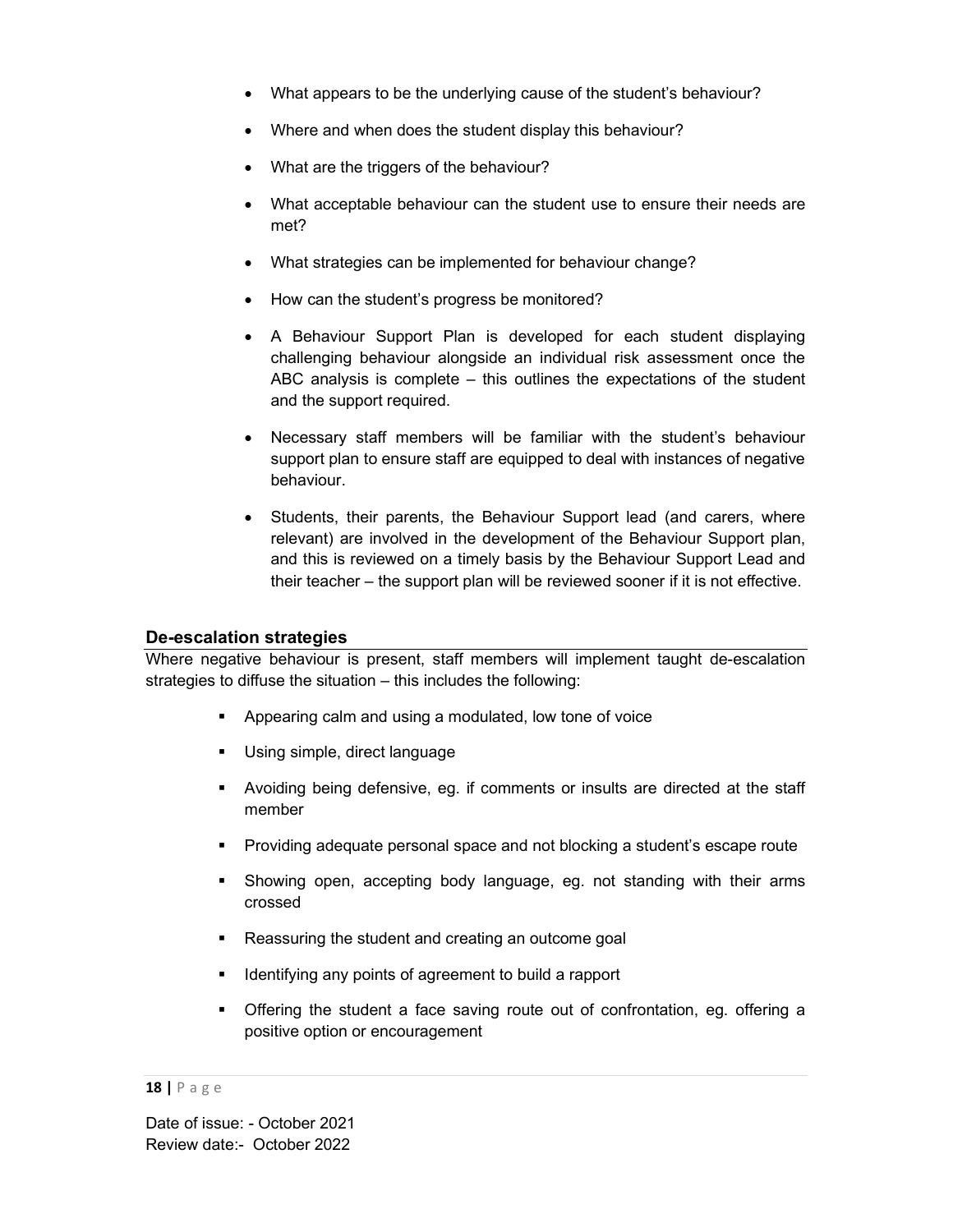Using positive phrases only, eg. 'if you go and sit down, I can help you'

## Intervention

In line with the school's Physical Restraint and Reasonable Force Policy, all members of staff have the legal right to use reasonable force to prevent students from committing an offence, injuring themselves or others, or damaging school property, and to maintain good order and discipline in the classroom. Bright Future's school recognises that the students in this school are vulnerable and will only use intervention that is reasonable, absolutely necessary, and in proportionate to the situation occurring.

Physical restraint may be appropriate in the following situations:

- A student attacks a member of staff or another student
- A student tries to, or does, conduct deliberate damage or vandalism to property
- A student is causing, or is at risk of causing, injury or damage by accident, by rough play or by misuse of dangerous materials or objects
- A student is running on a corridor or stairway in a way that may cause an accident or injury to themselves or others
- A student leaves the classroom, or tries to leave the classroom or school premises, at an unauthorised time – only where doing so may lead to a risk of injury, property damage or serious disruption
- A student is behaving in a way that is seriously disrupting a lesson, event or educational visit in the community

Physical restraint will only be used as a last resort and as a method of restraint. Staff members will use their professional judgement of the incident to decide whether physical intervention is necessary.

All staff will attempt to use the de-escalation strategies before the use of physical intervention; however, the school understands that intervention may be the only resolution in some severe incidents, such as violence or where there is an immediate risk of injury.

Any physical intervention used will be conducted in line with the Physical Restraint and Use of Reasonable Force Policy.

Wherever possible, staff will ensure that a second member of staff is present to witness the physical intervention used. Times of intervention will always be taken.

After an instance of physical intervention, the student will be immediately offered support and a time of reflection where a drink will be offered.

Restoration of the situation will be calmly dealt with, offering support and change of face to the student if required.

## Staff training

#### 19 | P a g e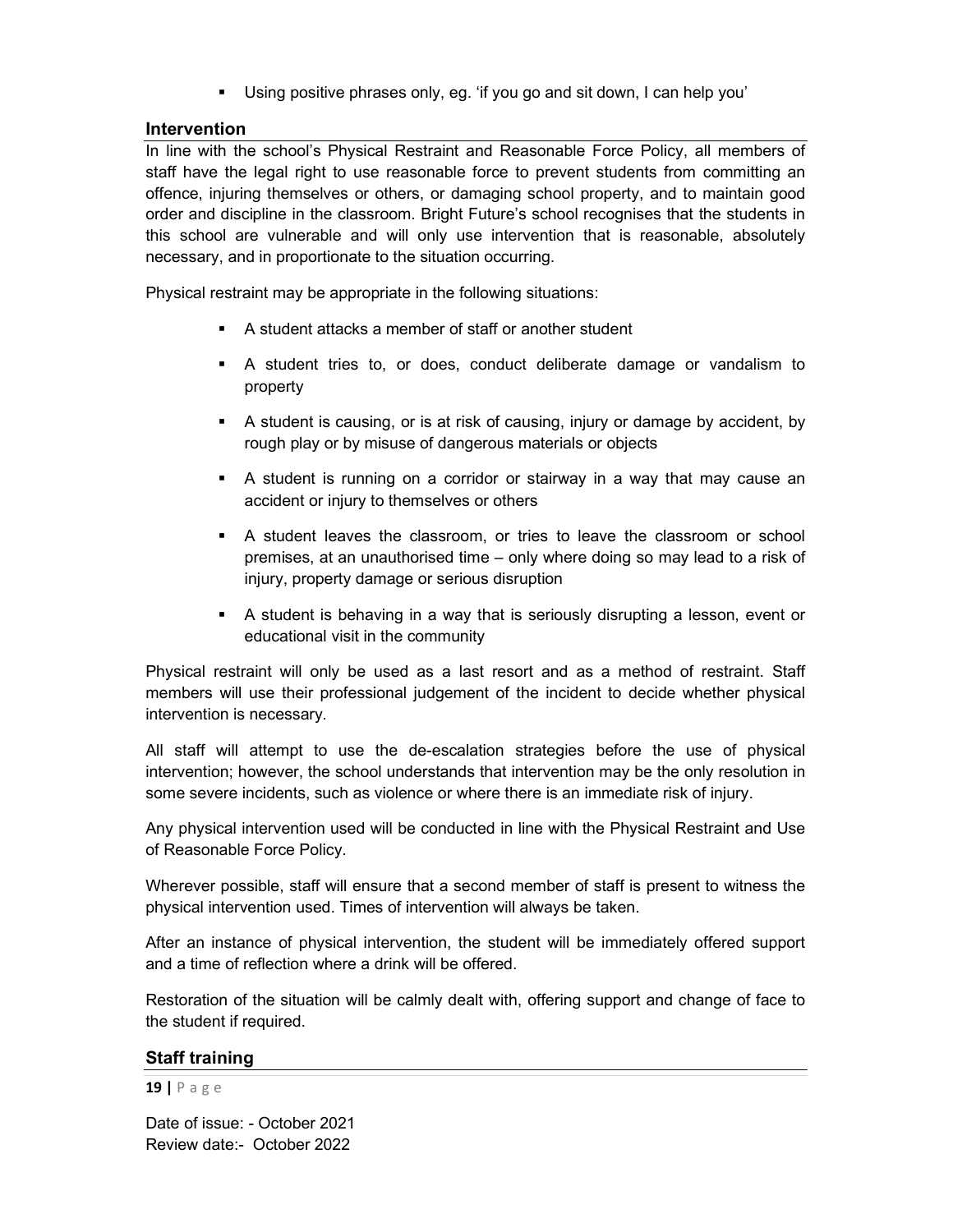The school recognises that early intervention can prevent misbehaviour. As such, all staff receive training in identifying problems before they escalate; this can be behavioural problems in the classroom, during breaks and lunchtime or when out in the community.

'Team Teach' is the approved training provider. 'Team Teach' are a market leading, awardwinning training provider that promotes a whole setting holistic approach to behaviour management. Ash Meadow have designated Team Teach trainers within the school.

Teachers and support staff will receive training on this policy as part of their new starter induction.

All staff members are provided with sufficient training in de-escalation strategies and dealing with disruptive and challenging behaviour as part of their induction programme – this training is updated on an annual basis.

Training may also be refreshed in light of recent incidents and challenging behaviour, or where it is apparent that existing methods are not as effective as they could be.

All staff members are trained in the approved methods of physical intervention in line with the school's Physical Restraint and Use of Reasonable Force Policy.

Teachers and support staff will receive regular and ongoing training as part of their development.

## Monitoring and review

This policy will be reviewed by the Head of School and Education Quality Lead on an annual basis, who will make any necessary changes and communicate these to all members of staff.

This policy will be made available for Ofsted inspections and review by the chief inspector, upon request.

The next scheduled review date for this policy is October 2022.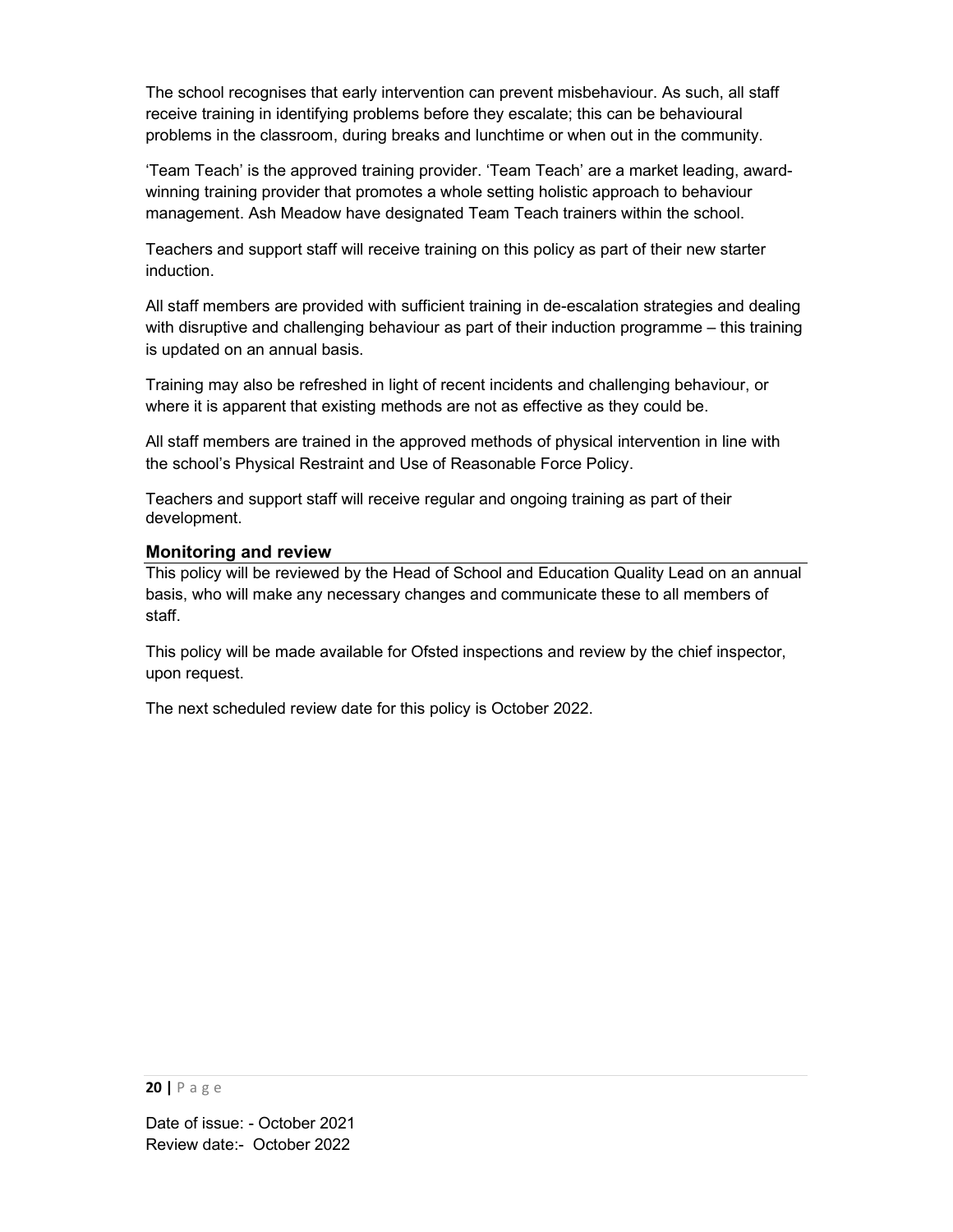#### APPENDIX 1

# Behavioural Management During the Coronavirus (COVID-19) Pandemic

## Statement of intent

The school aims to act in accordance with the Behavioural Policy set out above as much as possible; however, we understand the necessity for additional rules and considerations during the coronavirus (COVID-19) pandemic. This appendix sets out what additional actions the school will take during this time.

The information in this appendix is under constant review and kept updated to reflect any changes to national or local guidance.

#### Enforcing new rules

The school ensures that infection control and social distancing rules are communicated effectively to all students.

Staff are informed about the measures in place so they can enforce these rules at all times.

The school informs parents of any changes to provision outlined in this policy.

The school expects students to uphold these rules at all times, including on school transport, where practicable.

Staff are informed of sanctions and rewards in place to aid enforcement of these rules in line with this policy.

Where required, staff explicitly teach and supervise health and hygiene arrangements, e.g. handwashing, tissue disposal and toilet flushing.

The school recognises that students may be supervised or taught by members of staff they have had no prior contact with; however, students are expected to treat all members of staff with respect and work together to maintain a safe environment.

## Attendance

Attendance is mandatory for all students from September 2020.

The attendance register is taken as usual, in line with the Attendance and Punctuality Policy.

Students should not attend school if they are following public health or clinical advice to stay at home, and students and their parents are not be penalised for these absences.

If a student needs to stay at home due to following public health or clinical advice, the reason for their absence is reviewed on a weekly basis by the Head of School.

#### 21 | P a g e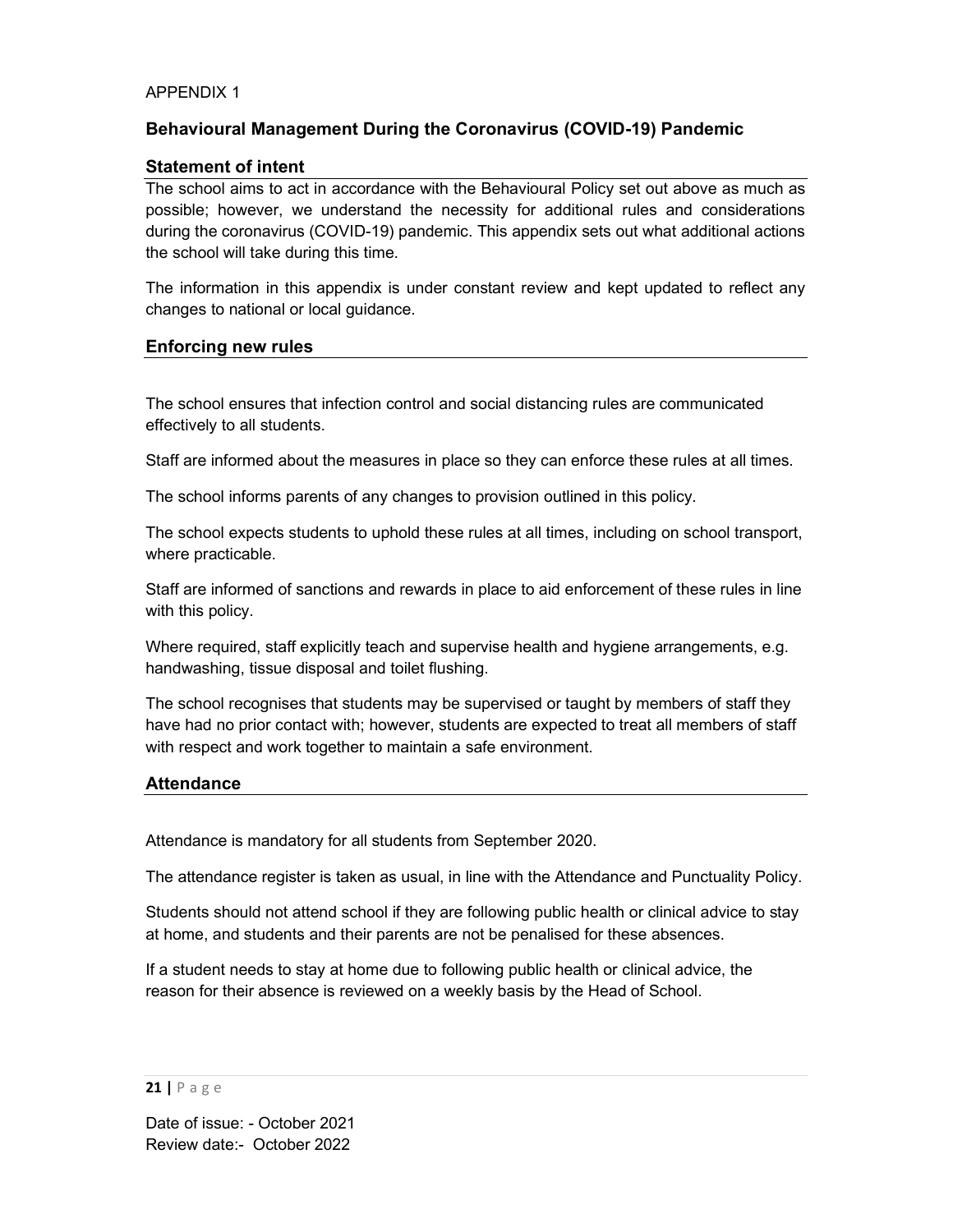If a student cannot attend school for any reason, their parent must get in touch with the school office. If the school is not contacted regarding an absence, the student's parent will be contacted on the first day of the absence.

Non-attendance is managed in line with the Attendance and Punctuality Policy, which includes specific provisions that will be followed during the coronavirus pandemic.

Attendance is monitored, and specific interventions put in place to reengage non-attending students.

In the event that a parent of a child with coronavirus symptoms insists they attend school, the school has the right to refuse the student attendance if in its reasonable judgement it is necessary to protect their students and staff from possible infection with coronavirus.

#### Arrival and departure

The school expects students to follow all arrival and departure arrangements to the best of their ability and to arrive at the correct time.

Students are expected to participate in any infection control and social distancing measures, e.g. hand washing, before entering and exiting the school.

The school expects students to move immediately to their learning area after washing their hands upon arrival.

Upon departure from school, the school expects students to move immediately from the school buildings and not to linger on the school premises without good cause, e.g. they are waiting to be picked up.

## Hygiene and infection control

The school has conducted and will adhere to the Coronavirus (COVID-19): Risk Assessment in order to enforce adequate and practical measures to protect the health and safety of both staff and students.

The school understands that younger children and those with complex needs may not understand why the infection control measures need to be in place and may struggle to follow them. These students are supported to adhere to the measures and their needs are taken into account with regards to discipline and giving rewards.

Students remain within their assigned 'bubbles' and avoid mixing with others as much as possible – staff reinforce this behaviour through teaching, rewards and supervision.

Students are expected to wash their hands for at least 20 seconds with soap and water, and/or alcohol-based hand sanitiser:

- Upon arrival at school.
- Before and after consuming food.
- After using the toilet.
- After coughing or sneezing.

#### 22 | P a g e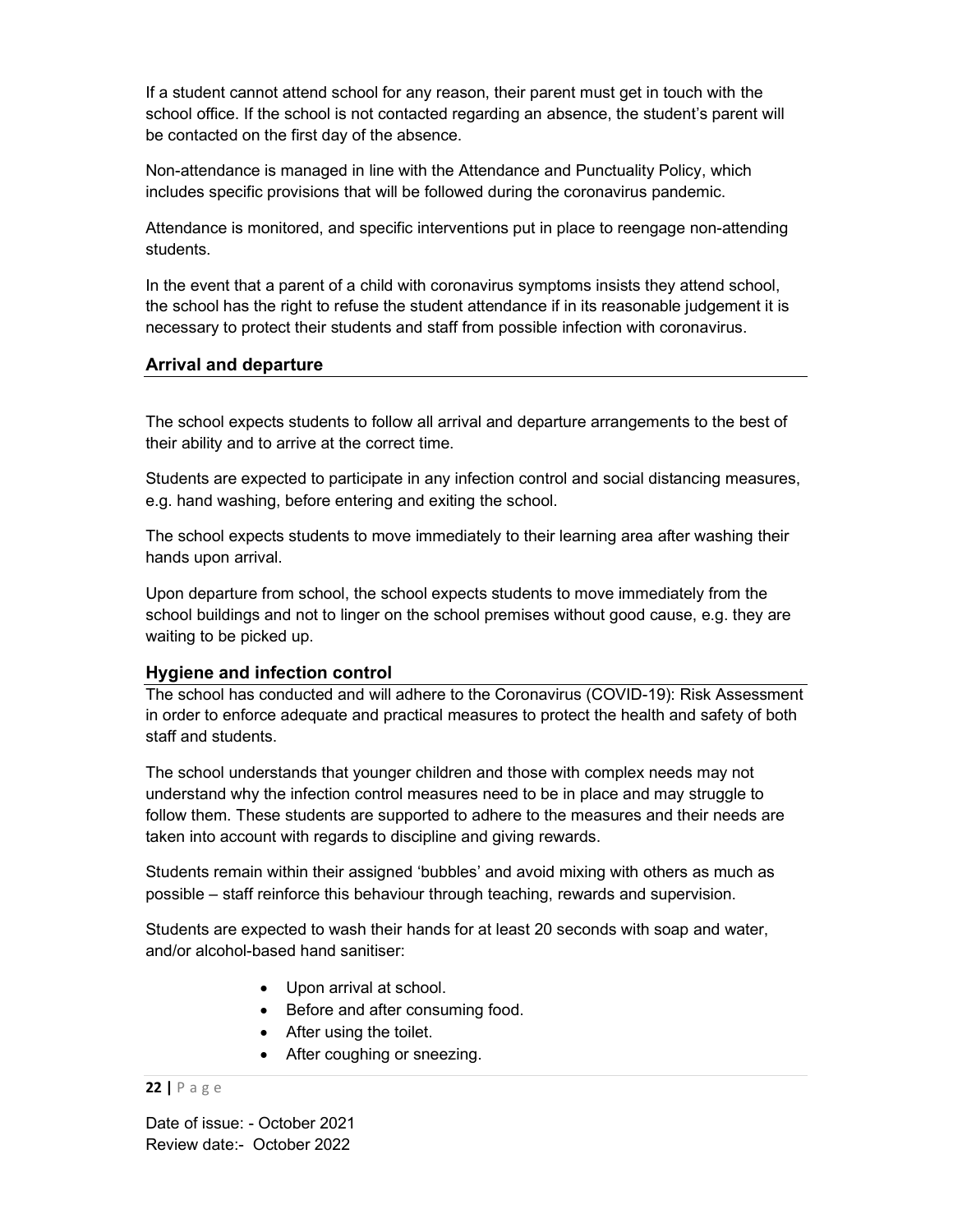- When they return from breaks.
- When they change rooms.
- When departing from school.

Younger students and those with complex needs are helped to clean their hands properly and are supervised when using hand sanitiser.

Students are expected to maintain good hand and respiratory hygiene at all times while in school, to the best of their ability.

Students are expected to dispose of tissues using the litter bins provided.

Students are expected to use infection control provisions responsibly, e.g. using hand sanitiser as directed.

Students are discouraged from sharing equipment or toys which pose a higher risk of infection, e.g. play dough.

The school prohibits students from spitting, biting, purposefully coughing in another person's vicinity, or other behaviours that increase the risk of spreading infection on purpose, e.g. purposefully disposing of soiled tissues in an unsafe manner.

The school understands that some students with complex needs will struggle to maintain good respiratory hygiene, e.g. those who spit uncontrollably or use saliva as a sensory stimulant. Individual risk assessments are conducted for these students to ensure their safety and the safety of the staff who work with them.

Students whose behaviour is purposefully contrary to the infection control measures in place will be disciplined in line with this policy.

Students who are deemed unable to fully adhere to infection control rules, e.g. some students with SEND or younger children, are not disciplined for poor behaviour in this regard – positive behaviour is reinforced using praise and rewards.

Members of staff encourage students who are deemed unable to fully adhere to infection control rules to practice good infection control behaviours to the best of their ability, through teaching, praise and supervision.

Older students are required to wear face coverings when being escorted to and from school in public taxis, unless they are exempt from wearing face coverings. When removing a face covering, students must:

- Not touch the front of their face covering during use or when removing them.
- Wash their hands immediately on arrival to school.
- For temporary face coverings, dispose of them in a covered bin.
- For reusable face coverings, store them in a plastic bag.
- Wash their hands after removing the face covering.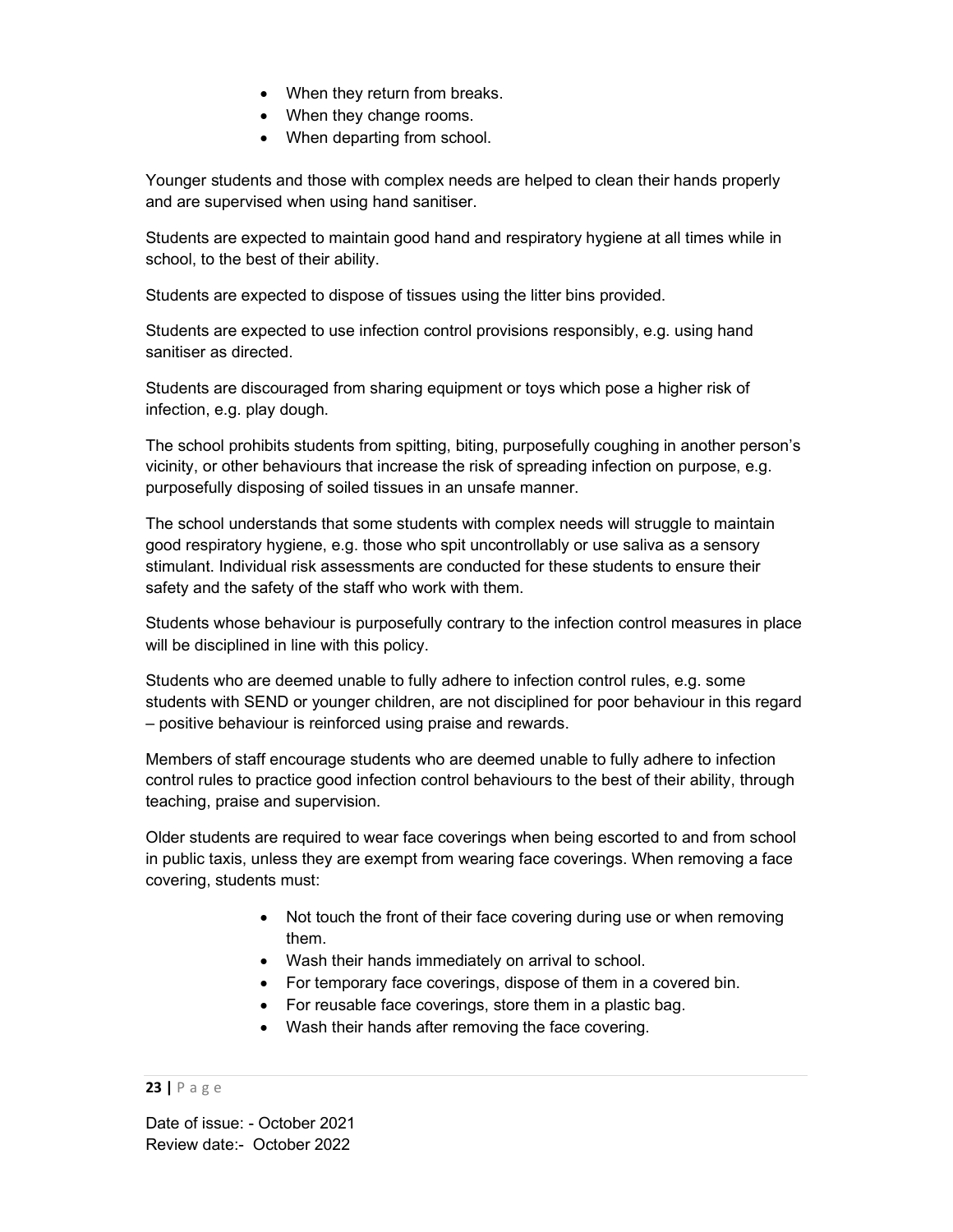# Social distancing

## **General**

Students adhere to the social distancing measures put in place by the school, which are fully set out in the school's Social Distancing Policy.

Students form orderly queues, e.g. when waiting to use the toilets, using the two metre floor markings where necessary, and they are respectful and patient towards their peers.

Students are expected to:

- Refrain from close contact with people who display symptoms of coronavirus.
- Remain at least two metres apart from other people, where practicable.
- Remain within their assigned bubbles.

Where is it not practicable for students to remain two metres apart from others, they are expected to maintain as much distance between themselves and others as possible and to ensure their time in close proximity to others is limited.

Students are placed into bubbles and they are not permitted to mix with other students outside this bubble, unless instructed to do so by their class teacher.

Students whose behaviour is purposefully contrary to the school's social distancing measures are disciplined in line with this policy.

Students who are deemed unable to fully adhere to social distancing measures, e.g. some students with additional needs or younger students, are not disciplined for poor behaviour in this regard – positive behaviour is reinforced using praise and rewards.

Members of staff encourage students who are deemed unable to fully adhere to social distancing measures to keep away from others, to the best of their ability, through teaching, praise and supervision.

## In the dining room

The school expects students to respect the health and safety of the catering staff and to follow all infection control and social distancing rules put in place while collecting food.

Students are allocated specific time to use the dining room to help adhere to social distancing rules. Students do not enter the dining area unless expressly told to do so by a member of staff.

# During sports and exercise activities

The school expects students to follow all social distancing and infection control measures during sports and exercise activities, both indoors and outdoors.

#### 24 | P a g e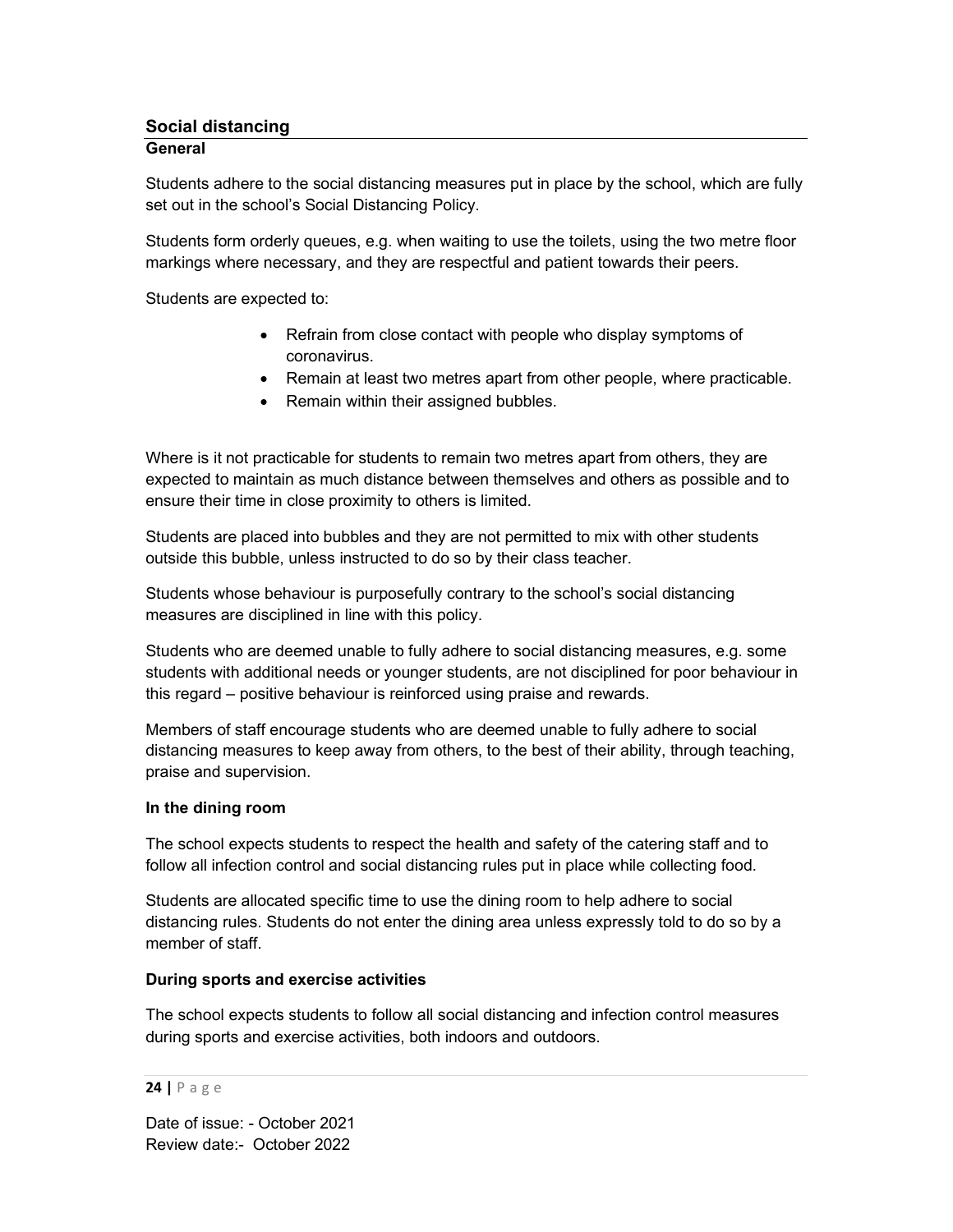The school does not permit close-contact sports, play or activities at this time.

Students who are deemed unable to adequately follow social distancing or infection control measures during sports, activities and play are not disciplined – correct behaviour is reinforced by a member of staff or the activity is suspended.

#### Moving around the school

The school expects all students to move around the school following the school's arrangements, e.g. using one-way systems, separate entrance/exits etc.

The school prohibits students from lingering in walkways, including stairs, and other communal areas without good cause.

Students are expected to move directly from one destination to the next at the times allotted to them and in their assigned groups, e.g. moving to the dining room to collect lunch

Students may leave the classroom to use the toilets or other sanitary facilities one at a time, with permission from a member of staff.

Students who purposefully and continuously linger in walkways and communal areas without good cause are disciplined in line with this policy.

#### Ill health and infection

The school expects students to report to a member of staff as soon as possible if they are feeling unwell and showing symptoms of coronavirus, or believe a peer is showing symptoms of coronavirus. Members of staff are vigilant in observing illness in non-verbal students or students who are unable to inform them they feel ill.

Any bullying or harassment towards students who have had, currently have, or are suspected to have coronavirus is not tolerated – this behaviour is addressed in line with this policy and the Anti-Bullying Policy.

The school allocates suitable areas that can be used to isolate students who shows symptoms of coronavirus whilst they wait for their parent or primary carer to collect them.

Students who have been advised to self-isolate at school while waiting to go home are expected to follow all infection control and social distancing rules in place and must not leave the area used to isolate them until their parents or primary carer picks them up.

#### The school premises

Students are prohibited from entering areas of the school that have been closed for cleaning, social distancing, or infection control purposes.

25 | P a g e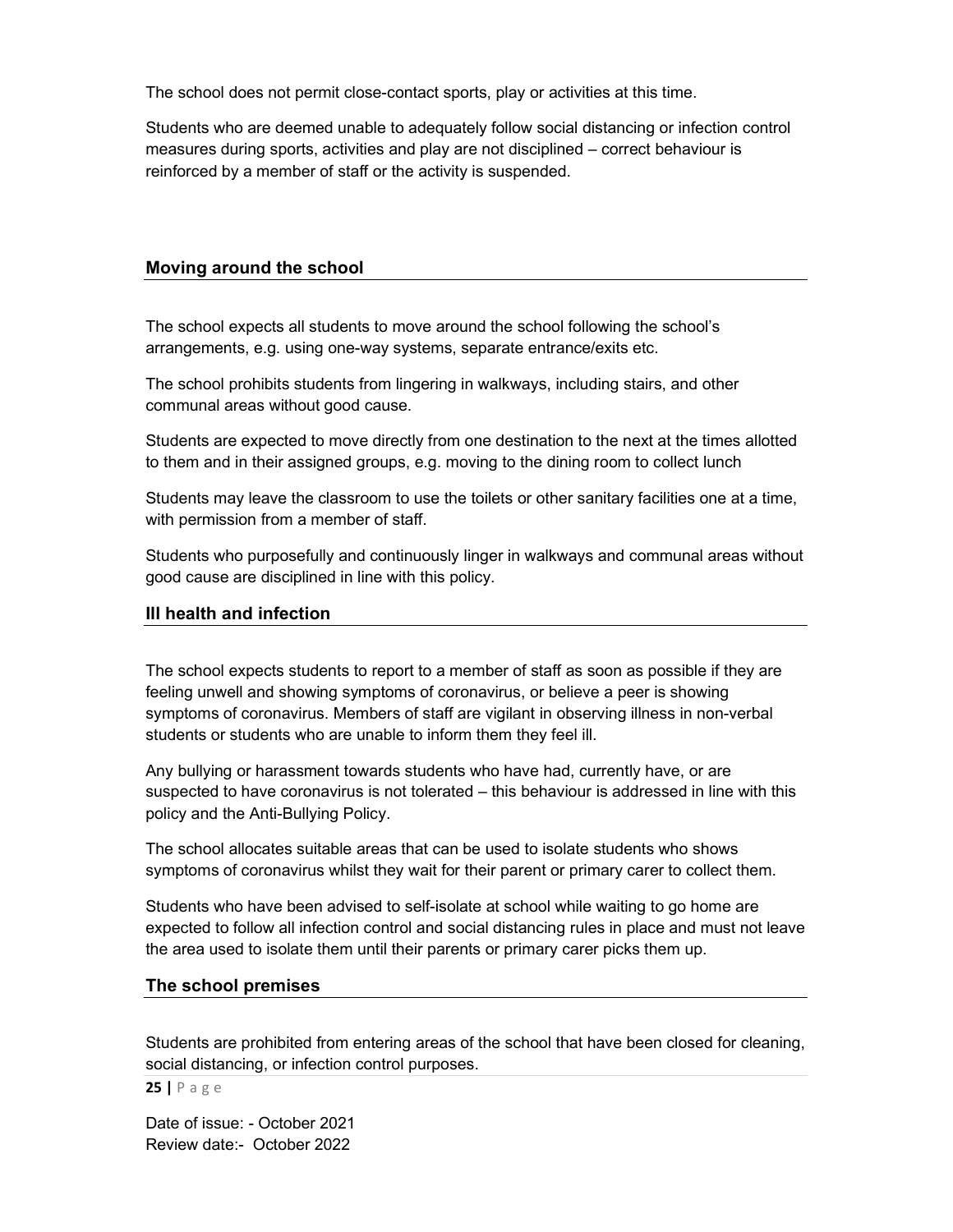Students who purposefully access prohibited areas of the school without permission are disciplined in line with this policy – students who are deemed unable to fully adhere to these restrictions are not disciplined and the correct behaviour is reinforced instead.

# Breaktime and lunchtime arrangements

The school expects students to adhere to social distancing and infection control measures, to the best of their ability, during lunchtimes and breaktimes.

Students are expected take their breaks and lunchtimes at phased times, within their permitted bubbles and only in designated areas.

# School uniform

The school expects all students to wear uniform while in school, wherever possible.

Parents do not need to clean their child's uniform any more often than usual.

Reasonable adjustments are made where students cannot, for good reason, wear the correct school uniform, e.g. the student has outgrown an item of uniform and their parent is currently unable to replace it.

Where students cannot wear the correct uniform, suitable garments must be worn that fulfil the following requirements:

- They are plain in colour
- They are practical for school
- They do not display words, logos or graphics that are considered offensive

# Managing the behaviour of remote learners

While all students will return to school in September, there may still be times when students need to learn remotely, e.g. due to a local lockdown or when the student is following health advice to stay at home.

The school expects students who are learning remotely to uphold good behaviour at all times and to:

- Attend remote classes or group sessions on time, wherever possible.
- Complete the work that has been set and return it on time, to the best of their ability.
- Keep all communication polite and appropriate, and in line with the school's remote learning arrangements.
- Not misuse or mistreat the resources or technology utilised for the delivery of remote learning.
- Report any issues, including harassment or bullying from their peers, to their teacher.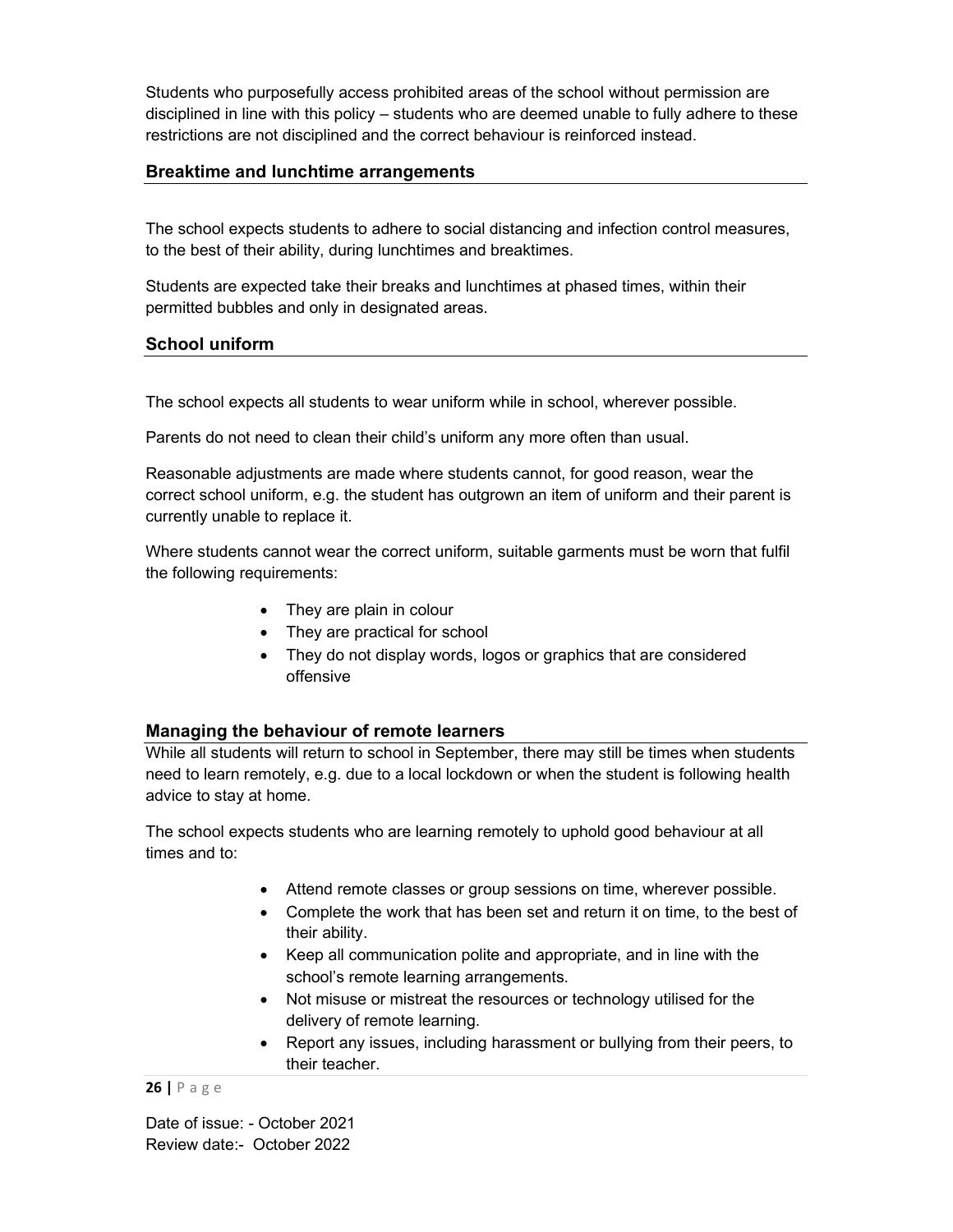## Support for students

The school understands that adverse experiences and/or lack of routines of regular attendance and classroom discipline may contribute to disengagement with education in some students, resulting in increased incidences of poor behaviour.

Relevant staff work with students who are struggling to reengage with school and who are at risk of being absent and/or persistently disruptive, including providing support for overcoming barriers to attendance and behaviour and to help them reintegrate back into school life.

The school understands that some students will return to school in September having been exposed to a range of adversity and trauma, which may lead to an increase in social, emotional and mental health (SEMH) concerns.

Appropriate support for students with SEMH issues is arranged, including arranging access to services such as educational psychologists, social workers and counsellors.

The Head of School works with local services to ensure services and support are in place for students to allow them a smooth return to school.

The parents of students who require support to reengage with school are contacted before the beginning of the academic year to set expectations, discuss concerns and build confidence in their child returning to school.

Where a student requires additional support, relevant staff consider what support or reasonable adjustments are needed and develop a plan to deliver this support.

EHC plans, pastoral support plans or multi-agency plans for relevant students are kept upto-date.

Pastoral staff and the DSL and their deputies undertake the appropriate training to ensure they are able to spot signs of distress and poor mental health.

#### Rewards and discipline

Rewards and discipline are given in line with this policy, where practicable, in collaboration with parents and carers.

Staff ensure that any rewards given adhere to the school's infection control and social distancing measures.

The school understands that students may have had different experiences during the coronavirus pandemic and that this may affect how students re-adapt to a school environment and its routines.

Where the school recognises that a student's challenging behaviour may be linked to their experiences during the coronavirus pandemic, e.g. bereavement, it acts in line with relevant policies and ensures adequate wellbeing support is offered.

#### 27 | P a g e